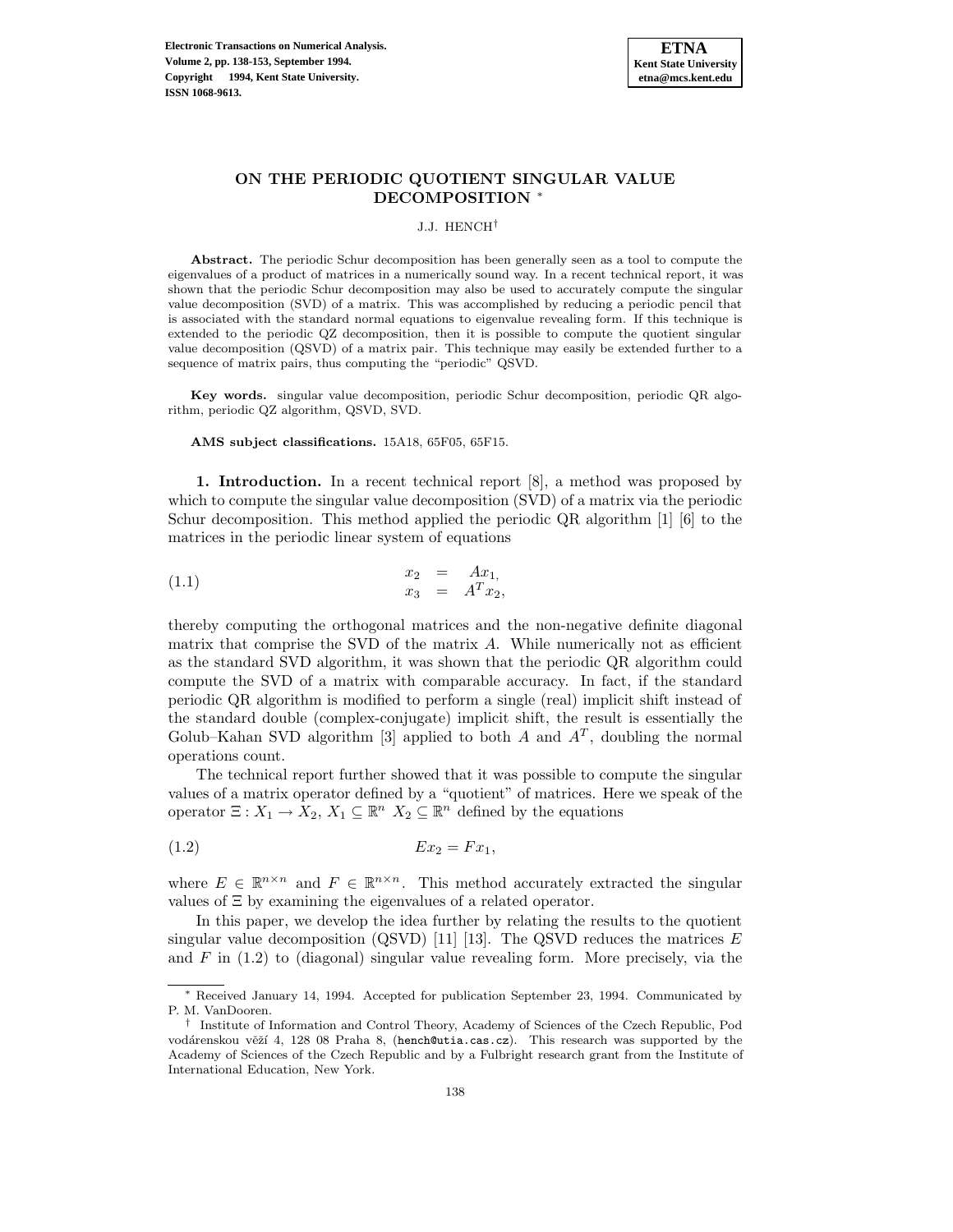QSVD it is possible to compute a non–orthogonal matrix  $X$ , non–negative definite diagonal matrices  $\Phi$  and  $\Theta$ , and orthogonal matrices U and V such that

(1.3) 
$$
X^T E U = \Phi,
$$

$$
X^T F V = \Theta.
$$

Furthermore, if E is nonsingular, the ordering of the diagonal elements of  $\Phi$  and Θ may be chosen to reflect the ordering of the singular values in the SVD of the explicitly formed operator  $\hat{\Xi} = E^{-1}F$ , *i.e.*,

$$
\frac{\theta_i}{\phi_i} \ge \frac{\theta_{i+1}}{\phi_{i+1}}.
$$

In this paper, as in [7], we will show that it is possible to compute the matrices  $X, \Phi, \Theta, U$  and V via the periodic QZ decomposition. Further, we will show how this technique may be extended to compute the periodic QSVD of a sequence of matrix pairs. First, however, we review from [9] the periodic QZ decomposition.

**2. The Periodic QZ Decomposition.** The periodic QZ decomposition [1] [6] [9] simultaneously triangularizes by orthogonal equivalences a sequence of matrices associated with the generalized periodic eigenvalue problem. Consider the linear algebraic map  $\Pi_k : X_k \to X_{k+p}$  where  $X_k \subseteq \mathbb{R}^n$  and  $X_{k+p} \subseteq \mathbb{R}^n$  and  $x_{k+p} = \Pi_k x_k$  is defined by the set of linear equations

$$
E_k x_{k+1} = F_k x_k,
$$
  
\n
$$
E_{k+1} x_{k+2} = F_{k+1} x_{k+1},
$$
  
\n
$$
\vdots \qquad \vdots
$$
  
\n
$$
E_{k+p-1} x_{k+p} = F_{k+p-1} x_{k+p-1}.
$$
  
\n(2.1)

It is possible to operate on the matrices  $E_k$  and  $F_k$  with orthogonal matrices  $Q_k$ and  $Z_k$  so as to triangularize the system associated with the generalized periodic eigenvalue problem

$$
E_k x_{k+1} = F_k x_k,
$$
  
\n
$$
E_{k+1} x_{k+2} = F_{k+1} x_{k+1},
$$
  
\n
$$
\vdots \qquad \vdots
$$
  
\n
$$
E_{k+p-2} x_{k+p-1} = F_{k+p-2} x_{k+p-2},
$$
  
\n(2.2)  
\n
$$
\lambda E_{k+p-1} x_k = F_{k+p-1} x_{k+p-1}.
$$

More precisely, the following products

$$
Q_k^T E_k Z_{k+1} , Q_k^T F_k Z_k,
$$
  
\n
$$
Q_{k+1}^T E_{k+1} Z_{k+2} , Q_{k+1}^T F_{k+1} Z_{k+1},
$$
  
\n
$$
\vdots
$$
  
\n
$$
Q_{k+p-2}^T E_{k+p-2} Z_{k+p-1} , Q_{k+p-2}^T F_{k+p-2} Z_{k+p-2},
$$
  
\n(2.3) 
$$
Q_{k+p-1}^T E_{k+p-1} Z_{k+p} , Q_{k+p-1}^T F_{k+p-1} Z_{k+p-1},
$$

have the properties that  $Q_k^T E_k Z_{k+1}$  is a quasi-upper triangular matrix  $H_k$ , and the remaining matrices  $Q_{k+\ell}^T E_{k+\ell} Z_{k+\ell+1}$  and  $Q_{k+\ell}^T F_{k+\ell} Z_{k+\ell}$  are upper triangular matrices  $H_{k+\ell}$  and  $T_{k+\ell}$ , respectively, with  $Z_{k+p} = Z_k$ . This permits the periodic pencil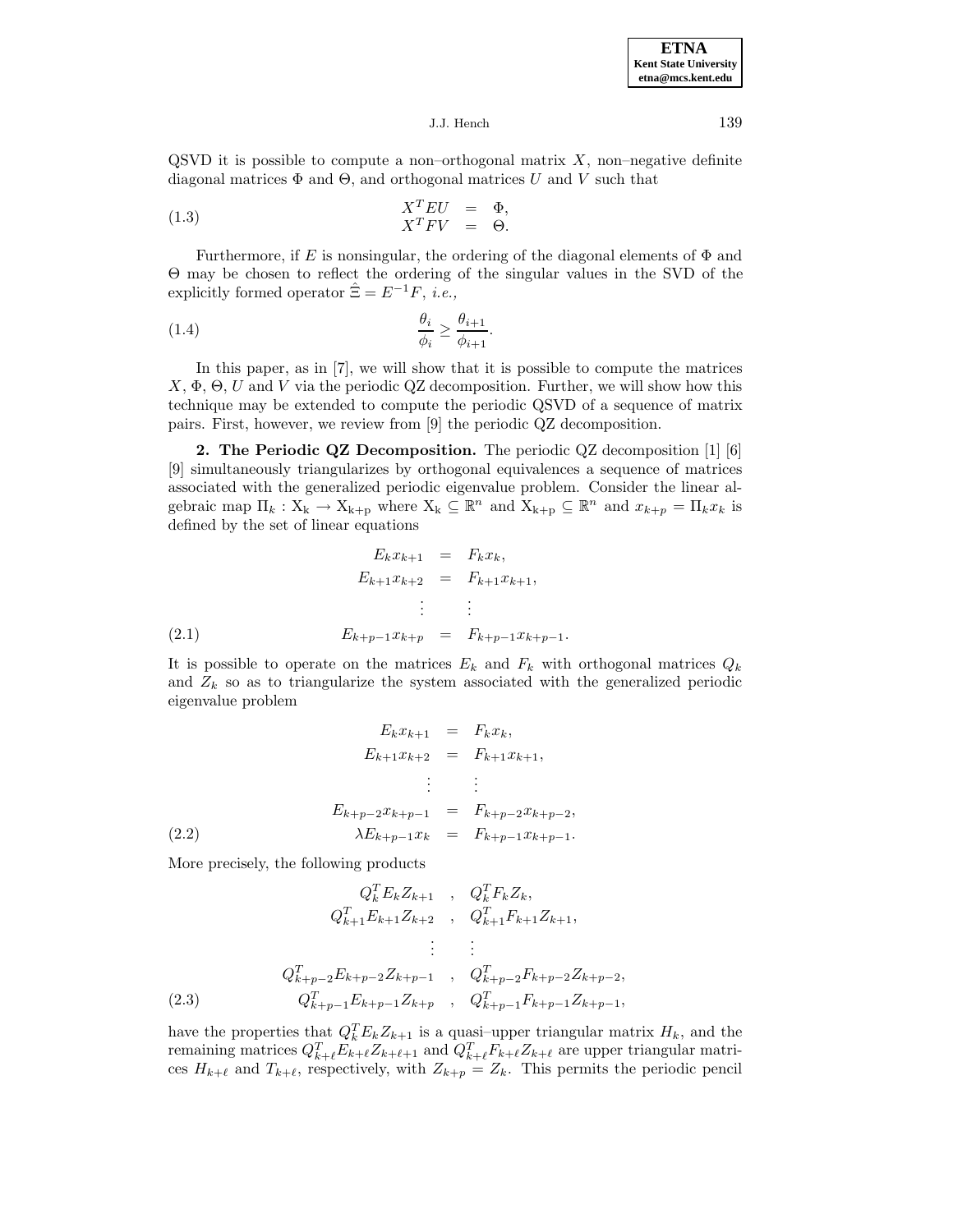in (2.2) to be expressed as the triangularized periodic pencil that is associated with the linear algebraic map  $\Gamma_k: Y_k \to Y_{k+p}$  where  $Y_k \subseteq \mathbb{R}^n$  and  $Y_{k+p} \subseteq \mathbb{R}^n$ , and where  $y_{k+p} = \Gamma_k y_k$ , as follows:

$$
H_k y_{k+1} = T_k y_k,
$$
  
\n
$$
H_{k+1} y_{k+2} = T_{k+1} y_{k+1},
$$
  
\n
$$
\vdots \qquad \vdots
$$
  
\n
$$
H_{k+p-2} y_{k+p-1} = T_{k+p-2} y_{k+p-2},
$$
  
\n(2.4)  
\n
$$
\mu H_{k+p-1} y_k = T_{k+p-1} y_{k+p-1},
$$

with

$$
(2.5) \t\t x_{\ell} = Z_{\ell}^T y_{\ell}.
$$

Clearly, since the systems in  $(2.2)$  and  $(2.4)$  are (orthogonally) equivalent, their eigenvalues are equal, *i.e.*,  $\Lambda(\Pi_{\ell}) = \Lambda(\Gamma_{\ell})$ . Further, the triangularized system of linear equations in (2.4) is written in an eigenvalue revealing form; this allows the eigenvalues of the period map defined by (2.4) to be related to the diagonal elements of its constituent matrices. Proceeding, let  $t_{ijk}$  denote the *ij*th element of the matrix  $T_k$ , and similarly let  $h_{ijk}$  denote the *ij*th element of the matrix  $H_k$ . Also, let the matrices  $T_{ik}$  and  $H_{ik}$  be  $2 \times 2$  matrices centered on the diagonals of  $T_k$  and  $H_k$  respectively, with the upper left–hand entries being  $t_{iik}$  and  $h_{iik}$ , if the system defined by  $T_{ik}$  and  $H_{ik}$  is associated with a 2 × 2 bulge in the quasi-upper triangular  $H_1$ .

Then the eigenvalues of the operator  $\Gamma_\ell$  may be written as

$$
(2.6) \ \Lambda(\Gamma_{\ell}) = \left\{ \begin{array}{l} \left\{ \lambda_{i} = \prod_{j=1}^{p} t_{iij} / h_{iij} \text{ if } h_{iij} \neq 0 \ , \lambda_{i} \in \mathbb{R} \right\} \\ \left\{ \begin{array}{l} \left\{ \lambda_{i}, \lambda_{i+1} \right\} = \Lambda(\tilde{H}_{ip}^{-1} \tilde{T}_{ip} \cdots \tilde{H}_{i1}^{-1} \tilde{T}_{i1}) \\ \lambda_{i} = \lambda_{i+1} \in \mathbb{C} \\ \left\{ \lambda_{i} = \infty \text{ if } t_{iij} \neq h_{iij} = 0 \ \right\} \end{array} \right\}, \begin{array}{l} i = \{1, \ldots, n\} \\ \ell = \{1, \ldots, p\} . \end{array} \right.
$$

From the definition above, the eigenvalues fall into four categories. Since it is necessary to refer to these categories throughout the paper, we provide a table of nomenclature in the following definition.

DEFINITION 1. Let E and F in (1.2) be the scalars  $E = \alpha$  and  $F = \beta$ . Then the adjectives<sup>1</sup> enomorphic and medotropic may be used to describe the four categories of possible eigenvalues as shown in Table 1.

**3. Quotient Singular Value Decomposition.** In this section, we show how the QSVD may be related to the periodic QZ decomposition. We start by restricting our attention to the case when E and F in  $(1.2)$  are nonsingular. In such a case, it is

 $1$  We introduce here the neologisms *enomorphic* and *medotropic*. These terms are derived from Greek meaning "of the form of one", and "changed by zero", respectively. The former term reflects the fact that an enomorphic number is equivalent to one for a finite scaling. The latter term emphasizes the fact that a medotropic number has a zero in its rational representation.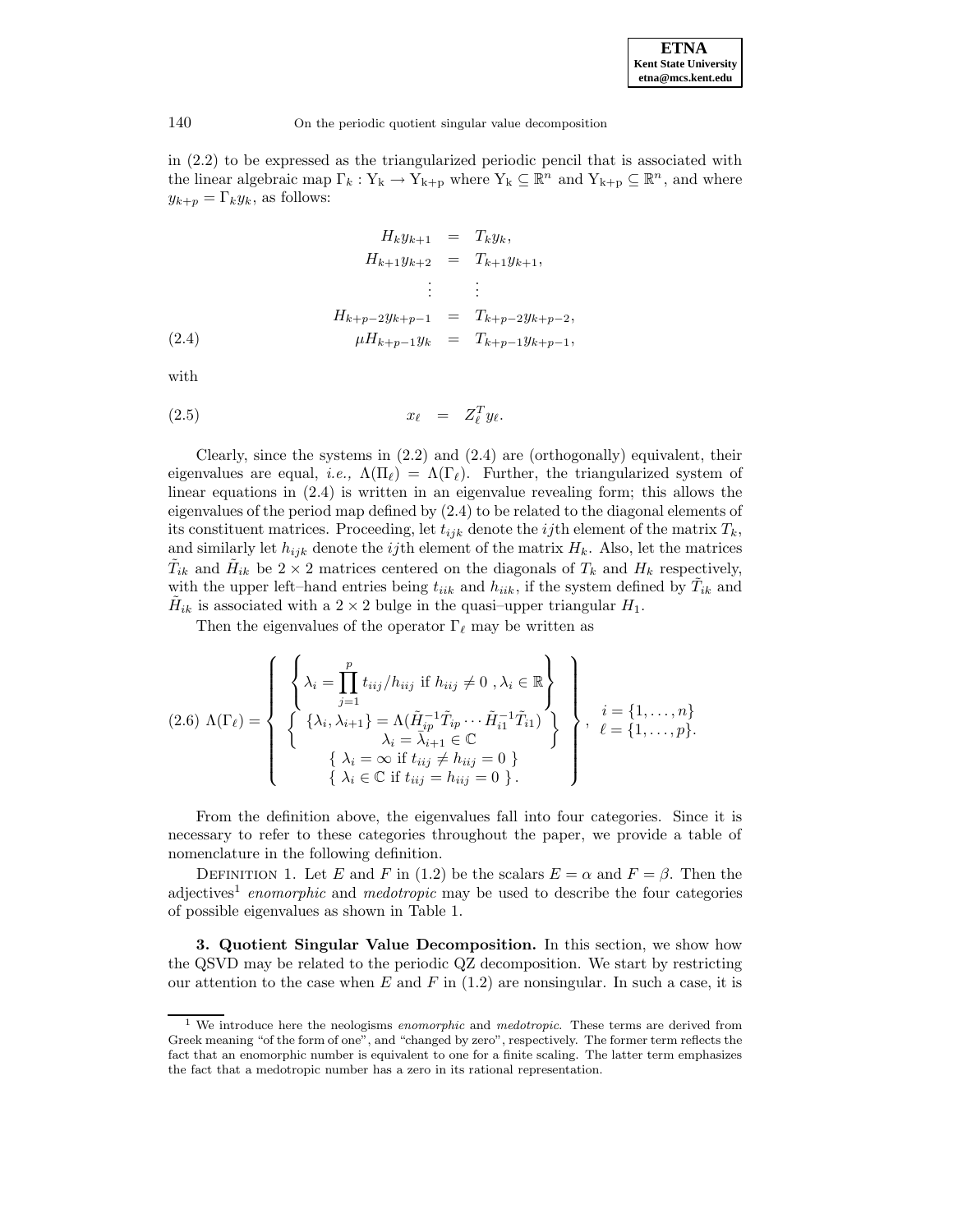Table 2.1 Table of Eigenvalue Categories

| $\alpha$        |                |                     |             | <b>CATEGORIES</b> |            |
|-----------------|----------------|---------------------|-------------|-------------------|------------|
| $\alpha \neq 0$ | $\beta \neq 0$ | $\beta$<br>$\alpha$ | finite,     | determinate,      | enomorphic |
| $\alpha \neq 0$ | $\beta = 0$    |                     | finite,     | determinate,      | medotropic |
| $\alpha = 0$    | $\beta \neq 0$ | $\infty$            | non-finite, | determinate.      | medotropic |
| $\alpha = 0$    |                |                     | non-finite, | indeterminate,    | medotropic |

possible to write the matrices

(3.1) 
$$
\begin{array}{rcl}\n\hat{\Delta}_1 &=& F^T E^{-T} E^{-1} F, \\
\hat{\Delta}_2 &=& F F^T E^{-T} E^{-1}, \\
\hat{\Delta}_3 &=& E^{-1} F F^T E^{-T}, \\
\hat{\Delta}_4 &=& E^{-T} E^{-1} F F^T = & \hat{\Delta}_2^T,\n\end{array}
$$

where the matrices  $\hat{\Delta}_i$  are nonsingular. It turns out that the eigenvectors of these matrices are closely related to the QSVD, which we demonstrate formally in the following lemmas and theorems.

LEMMA 3.1. Let  $\hat{\Delta}_1$ ,  $\hat{\Delta}_2$ ,  $\hat{\Delta}_3$ , and  $\hat{\Delta}_4$  be defined by (3.1), with  $E \in \mathbb{R}^{n \times n}$  and  $F \in \mathbb{R}^{n \times n}$  nonsingular. There exist matrices  $M_1$ ,  $M_2$ ,  $M_3$ , and  $M_4$  such that the following sets of relations hold:

(3.2) 
$$
S = M_1^{-1} \hat{\Delta}_1 M_1, \n= M_2^{-1} \hat{\Delta}_2 M_2, \n= M_3^{-1} \hat{\Delta}_3 M_3, \n= M_4^{-1} \hat{\Delta}_4 M_4,
$$

where  $S$  is real, diagonal, positive definite and has arbitrarily ordered diagonal elements and

(3.3) 
$$
D_1 = M_2^{-1} F M_1,
$$

$$
D_2 = M_3^{-1} E^{-1} M_2,
$$

$$
D_3 = M_4^{-1} E^{-T} M_3,
$$

$$
D_4 = M_1^{-1} F^T M_4.
$$

where the matrices  $D_i$  are diagonal and positive definite.

*Proof.* Since  $\hat{\Delta}_1$  is symmetric, we can find an orthogonal  $M_1$  which diagonalizes  $\hat{\Delta}_1$  in (3.1) and (3.2) with arbitrarily ordered eigenvalues, as above. Let

$$
(3.4) \t\t\t F * M_1 = \tilde{M}_2 \tilde{D}_1,
$$

where the matrix  $\tilde{D}_1$  is chosen to be an arbitrary positive definite diagonal matrix and where the matrix  $\tilde{M}_2$  is nonsingular. Inserting the identity matrix  $\tilde{M}_2 \tilde{M}_2^{-1}$  between  $E^{-1}$  and F in the equation for S in (3.1) yields the expression

(3.5) 
$$
M_1^{-1}F^T E^{-T} E^{-1} \tilde{M}_2 \quad \tilde{M}_2^{-1} F M_1 = S, \nM_1^{-1}F^T E^{-T} E^{-1} \tilde{M}_2 \quad \tilde{D}_1 = S, \n\longrightarrow
$$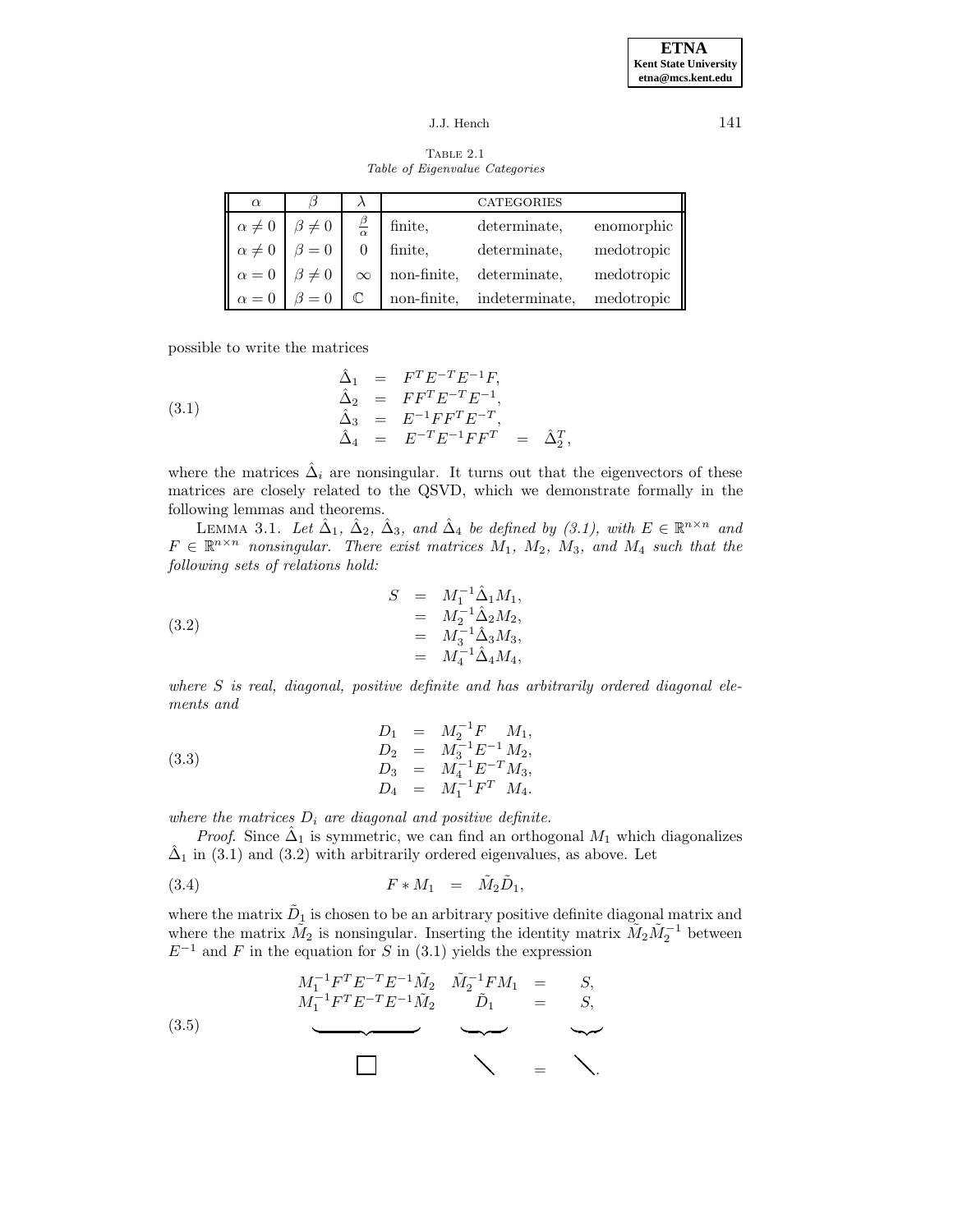Since S and  $\tilde{D}_1$  are diagonal,  $M_1^{-1}F^TE^{-T}E^{-1}\tilde{M}_2$  must be diagonal as well. Noting that diagonal matrices commute, we write

(3.6) 
$$
\tilde{M}_2^{-1} F M_1 M_1^{-1} F^T E^{-T} E^{-1} \tilde{M}_2 = S.
$$

This implies that it is possible to write  $\tilde{M}_2 = M_2$  and  $\tilde{D}_1 = D_1$ . Repeating this procedure for all of the matrices  $D_i$  in (3.3) completes the proof.  $\square$ 

In Lemma 3.1 the matrices  $M_2^{-1}$  and  $M_1$  diagonalize  $F$ ; however, we would like to diagonalize this matrix without forming an inverse. This indeed is possible, as we demonstrate in the next lemma.

LEMMA 3.2. Suppose  $M_2$  and  $M_4$  diagonalize  $\hat{\Delta}_2$  and  $\hat{\Delta}_4$ , respectively, with the same eigenvalue ordering, as in (3.2). Then  $M_4^{-T}$  and  $M_2^{-T}$  diagonalize  $\tilde{\Delta}_2$  and  $\tilde{\Delta}_4$ , respectively. Further, if the eigenvalues of the matrices  $\hat{\Delta}_i$  are distinct, the matrices  $M_2$  and  $M_4$  may be related by the equation

$$
(3.7) \t\t\t M_2^{-T} = M_4 L,
$$

with L diagonal.

*Proof.* Since  $M_2$  diagonalizes  $\hat{\Delta}_2$ ,  $M_4$  diagonalizes  $\hat{\Delta}_4$ , and  $S = S^T$ ,

$$
S = M_4^{-1} E^{-T} E^{-1} F F^{T} M_4,
$$
  
= 
$$
S^{T},
$$
  
= 
$$
M_2^{T} E^{-T} E^{-1} F F^{T} M_2^{-T}.
$$

With the eigenvalues of S distinct, columns of the the matrices  $M_2^{-T}$  and  $M_4$  are right eigenvectors associated with the eigenvalues of S. Since eigenvectors of distinct eigenvalues are equal up to a scaling, then  $M_2^{-T} = M_4 L$  with L nonsingular and diagonal.

The lemmas above demonstrate a number of remarkable properties of the sets of matrices  $M_i$  and  $\hat{\Delta}_i$ , namely, that the matrices  $M_i$  diagonalize the matrices  $\hat{\Delta}_i$ , that the matrices  $M_i$  diagonalize the matrices E,  $E^T$ , F and  $F^T$  individually, and that under certain conditions the inverses of all of the  $M_i$ 's may be computed by appropriately weighting the columns of related  $M_j$ 's. These properties allow us to demonstrate our main result.

THEOREM 3.3. Let the matrices  $E \in \mathbb{R}^{n \times n}$  and  $F \in \mathbb{R}^{n \times n}$  be nonsingular with the eigenvalues of the matrices  $\Delta_i$  in (3.1) distinct. Further, let  $M_1$ ,  $M_2$ ,  $M_3$ , and  $M_4$  be defined as in (3.2) and (3.3). There exists a diagonal signature matrix P with

(3.8) 
$$
P = \begin{bmatrix} \pm 1 & & & \\ & \pm 1 & & \\ & & \ddots & \\ & & & \pm 1 \end{bmatrix},
$$

such that U, X, V  $\Phi$  and  $\Theta$  associated with the QSVD (1.3) of  $\Xi$  (1.2) may be written as

(3.9)  
\n
$$
\begin{array}{rcl}\nU & = & M_3, \\
X & = & M_4 P, \\
V & = & M_1, \\
\Phi & = & PM_4^T EM_3, \\
\Theta & = & PM_4^T FM_1.\n\end{array}
$$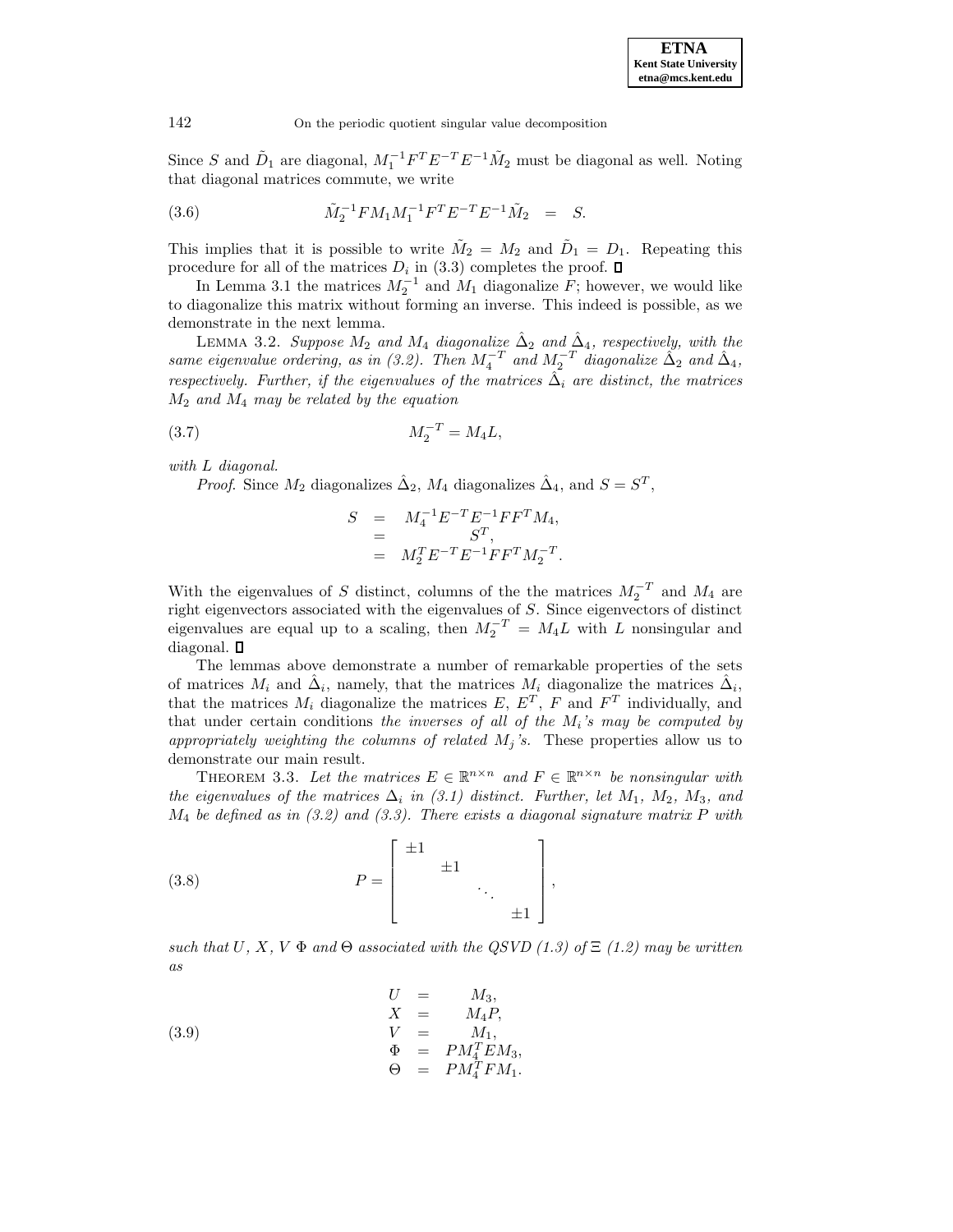*Proof.* Since  $\hat{\Delta}_1$  is symmetric, it is possible to choose  $M_1$  to be orthogonal. Further, the matrices  $D_1$ ,  $D_2$ , and  $D_3$  may be chosen such that the columns of  $M_2$ ,  $M_3$  and  $M_4$  are unit normalized. The fact that the columns of  $M_3$  are unit normalized and that the matrix  $\hat{\Delta}_3$  is symmetric imply that  $M_3$  is orthogonal. Thus,

$$
\begin{array}{rcl} D_1 &=& M_2^{-1}FM_1,\\ D_2^{-1} &=& M_2^{-1}EM_3, \end{array}
$$

with  $M_1$  and  $M_3$  are orthogonal, and with  $D_1$  and  $D_2$  diagonal and positive definite. Since the singular values of  $\Xi$  are distinct, then via Lemma 3.2,

$$
LD_1 = M_4^T F M_1,
$$
  

$$
LD_2^{-1} = M_4^T E M_3.
$$

This implies that  $M_4^T F M_1$  and  $M_4^T E M_3$  are diagonal. Setting  $P = sgn(L)$  completes the proof.  $\square$ 

REMARK 1. In the proof of the above theorem, the condition that the singular values appearing on the diagonal of  $\Phi$  and  $\Theta$  be ordered as in (1.4) was not imposed. However, any ordering of the singular values in the QSVD may be imposed without loss of generality.  $\diamond$ 

In general, we would like to be able to prove Theorem 3.3 when  $E$  and  $F$  are not restricted to be nonsingular with the singular values of  $\Xi$  in (1.2) distinct. Even in the case where  $E$  and  $F$  are nonsingular, the procedure outlined in the proof of Lemma 3.1 is undesirable from a numerical point of view since it requires forming the matrices  $\Delta_i$  explicitly. Fortunately, the periodic QZ decomposition allows us to view the matrices  $\hat{\Delta}_i$  as period–maps  $\Delta_i$  of certain related periodic systems, thereby eliminating the need for inversions and multiplications by non-orthogonal matrices. Three key properties of the periodic QZ decomposition are employed to generalize Theorem 3.3 to the case where  $E$  and  $F$  are singular. The first property allows the reduction of the matrices comprising a periodic system of equations to quasi–triangular (eigenvalue revealing) form without forming the period–map explicitly. Parenthetically, this property implies that the periodic QZ decomposition triangularizes each of the period–maps  $\Delta_i$  separately. The second property allows the eigenvalues appearing along the diagonals of the triangularized period–map produced by the periodic QZ decomposition to be ordered arbitrarily. The third property asserts that the first columns (rows) of the matrices  $Z_i$  ( $Q_i^T$ ) of the periodic QZ decomposition are right (left) eigenvectors of the period–maps  $\Delta_i$ . By rotating each of the eigenvalues of the system triangularized by the periodic QZ decomposition in turn to the upper left– hand corner, it is possible to assemble the eigenvector matrices  $M_i$  associated with the  $\Delta_i$ 's in (3.2) and (3.3) and thereby to compute all of the matrices related to the QSVD. This may be done irrespective of the rank of  $E$  and  $F$ . Proceeding, we propose a modified form for the periodic QZ decomposition, which is more closely related to the QSVD than the standard periodic QZ decomposition.

LEMMA 3.4. Let  $Q$  and  $Z$  be orthogonal matrices with the product  $QZ$  being upper-triangular. Then  $QZ = P$  where P is a diagonal signature matrix.

*Proof.* By definition, P is orthogonal which implies  $P^{T}P = I$ . Since P is upper triangular as well,  $P^T P = I$  implies that P is diagonal. Finally, since the modulus of the eigenvalues of an orthogonal matrix must be one and since  $P$  is real, then  $P$  is a diagonal matrix with  $p_{ii} = \pm 1$   $\Box$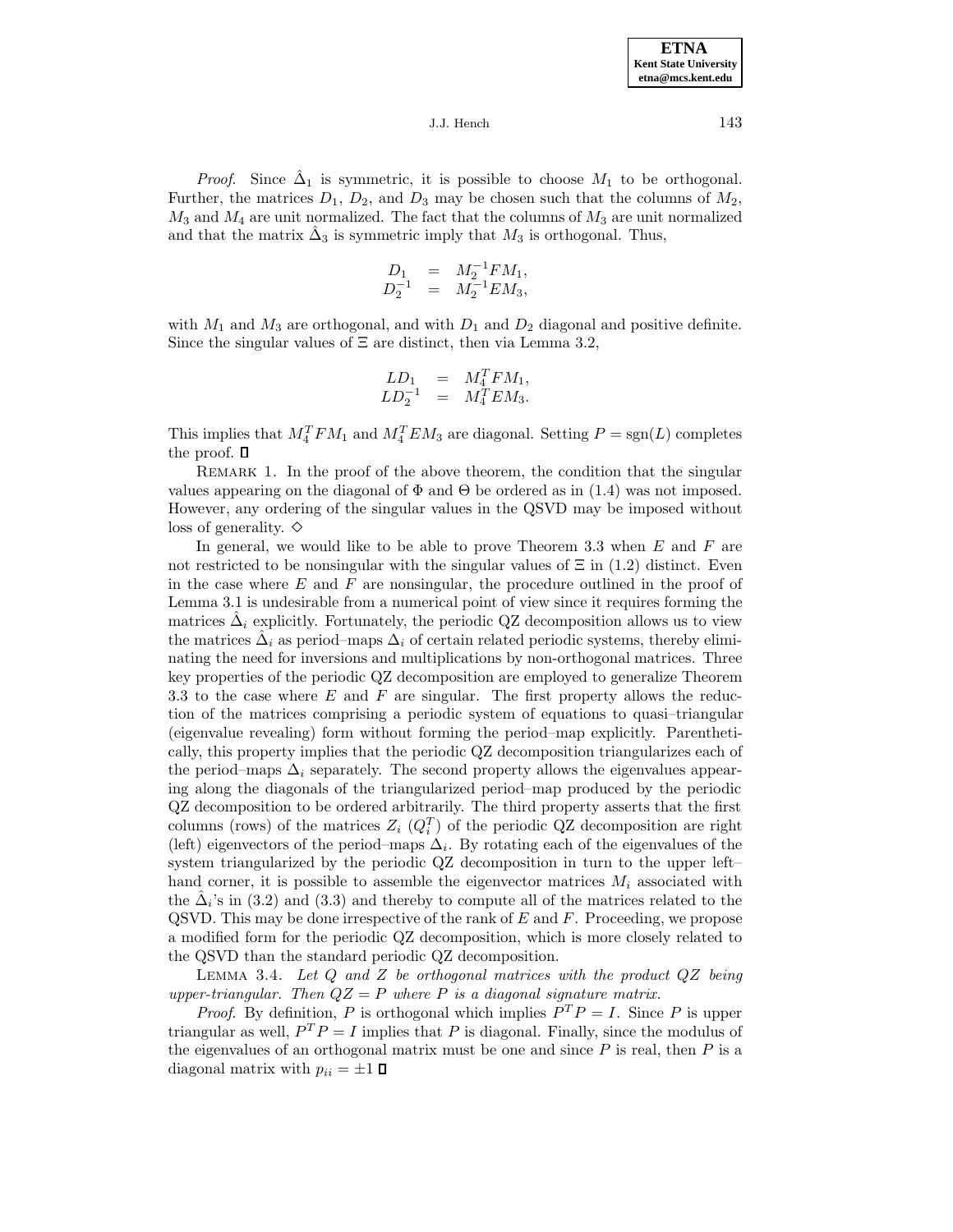Next, the operator  $\Delta_1$  is defined in terms of a periodic system. Eventually it will be used to compute the QSVD of Ξ. The next lemma shows that its periodic QZ decomposition has a special form.

LEMMA 3.5. Let the operator  $\Delta_1$  :  $X_1 \rightarrow X_4$  be the operator defined by the equations

(3.10) 
$$
Ex_2 = Fx_1,
$$

$$
E^T x_3 = x_2,
$$

$$
x_4 = F^T x_3,
$$

with  $E \in \mathbb{R}^{n \times n}$  and  $F \in \mathbb{R}^{n \times n}$  nonsingular. There exist orthogonal matrices Q, U, V, and W such that

(3.11) 
$$
Q^T EU = H_1
$$
,  $Q^T FV = T_1$ ,  
\n $U^T E^T W = H_2$ ,  $V^T F^T W = T_3$ .

where  $H_1$ ,  $H_2$ ,  $T_1$ , and  $T_3$  are upper triangular.

*Proof.* Via the periodic Schur decomposition, there exist orthogonal matrices  $Q_1$ ,  $Q_2$ ,  $Q_3$ ,  $Z_1$ ,  $Z_2$ , and  $Z_3$  such that

(3.12) 
$$
Q_1^T E Z_2 = H_1 , Q_1^T F Z_1 = T_1, Q_2^T E^T Z_3 = H_2 , Q_2^T Z_2 = T_2, Q_3^T Z_1 = H_3 , Q_3^T F^T Z_3 = T_3,
$$

where  $H_2$ ,  $H_3$ ,  $T_1$ ,  $T_2$ , and  $T_3$  are upper-triangular. Since the operator  $\Delta_1 = \Delta_1$ is symmetric, the eigenvalues of the operator will be real and therefore  $H_1$  is uppertriangular as well. By Lemma 3.4,  $Q_2^T Z_2 = P_1$  and  $Q_3^T Z_1 = P_2$  where the diagonal elements of  $P_1$  and  $P_2$  are  $\pm 1$ . This implies that the columns of  $Q_2$  and  $Z_2$  differ only by sign. This is equally the case for  $Q_3$  and  $Z_1$ . By setting  $Q = Q_1$ ,  $U = Q_2 = Z_2P_1$ ,  $V = Q_3 = Z_1 P_2$ , and  $W = Z_3$ , we complete the proof.  $\square$ 

REMARK 2. Since the operator  $\Delta_1 = \Delta_1$  with E and F nonsingular, the orthogonal matrix V resulting from the (modified) periodic QZ decomposition that diagonalizes the operator is the matrix  $V$  associated with the QSVD in  $(1.3)$ , modulo the sign of the columns. Similarly, the orthogonal matrix  $U$  resulting from the periodic QZ decomposition is the matrix U associated with the same QSVD.  $\diamond$ 

In the following lemma, we show how the remaining matrices  $X$ ,  $\Phi$  and  $\Theta$  may be computed via the periodic QZ decomposition.

LEMMA 3.6. Let  $\Xi$  be defined as in (1.2), with  $E \in \mathbb{R}^{n \times n}$  and  $F \in \mathbb{R}^{n \times n}$ nonsingular. Further, let the eigenvalues of the matrices  $\Delta_i$  in (3.1) be distinct. Then the matrices X, U, V,  $\Phi$ , and  $\Theta$  associated with the QSVD in (1.3) may be computed via the (modified) QZ decomposition in (3.11).

*Proof.* Via Lemma 3.5, it is possible to find orthogonal matrices  $Q, U, V$ , and W that diagonalize  $\Delta_1$  with a particular eigenvalue ordering. Let  $\lambda_i$  be the eigenvalue associated with the *i*th column of  $\overline{V}$ . Let the matrix  $V_{[j]}$  be the orthogonal matrix that results from interchanging the first column of  $\bar{V}$  and the jth column. Since the operator  $\Delta_1$  is diagonalized by the matrix  $\bar{V}$ ,  $V_{[j]}$  also diagonalizes the operator  $\Delta_1$ with the jth eigenvalue in the upper left–hand corner. Now, define the matrices  $Q_{[j]}$ ,  $U_{[j]}$ , and  $W_{[j]}$  as the matrices, along with  $V_{[j]}$ , that triangularize matrices E, F, E<sup>T</sup> and  $F^T$  in  $\Delta_1$  with the jth eigenvalue in the upper left–hand corner. Also define the vector  $\tilde{x}_{[j]}$  to be the first column of  $W_{[j]}$ . Since  $\Delta_4$  is triangularized by  $W_{[j]}$  with the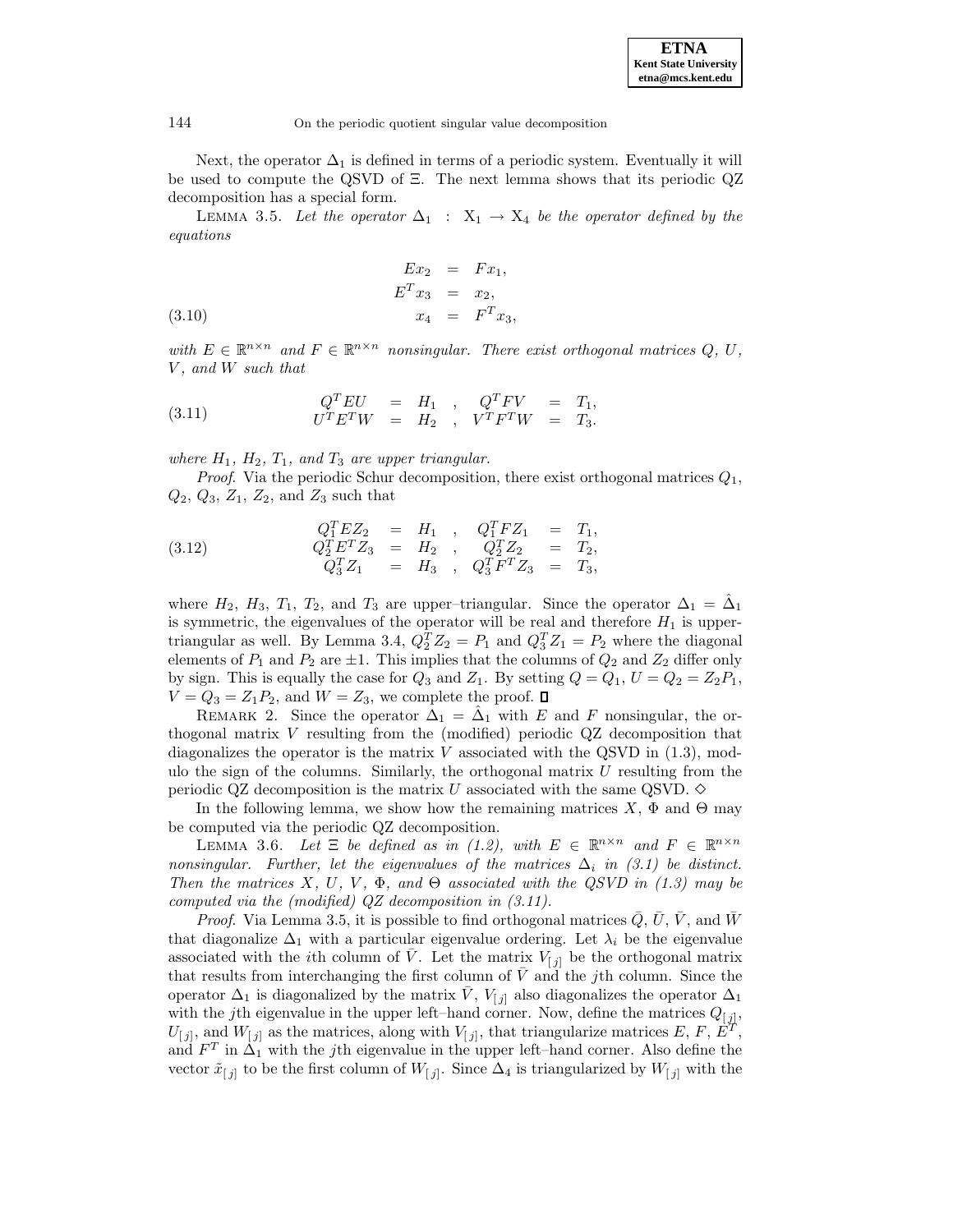**ETNA Kent State University etna@mcs.kent.edu**

## J.J. Hench 145

jth eigenvalue in the upper left–hand corner, then  $\tilde{x}_{[j]}$  is a right eigenvector of  $\Delta_4$  and, via Lemma 3.2,  $\tilde{x}_{[j]}^T$  is a left eigenvector of  $\Delta_2$ . Thus, the matrix  $\tilde{X} = [\tilde{x}_{[1]}, \ldots, \tilde{x}_{[n]}]$ diagonalizes  $\Delta_4$  from the right and  $\tilde{X}^T$  diagonalizes  $\Delta_2$  from the left with the same eigenvalue ordering. This implies, via Lemma 3.1, that  $\tilde{X}^T$  along with matrices U and V diagonalize  $E$  and  $F$ , albeit with the diagonal elements not necessarily positive. There exists, however, a diagonal signature matrix P as in (3.8), a matrix  $X = P\tilde{X}$ , and orthogonal matrices U and V such that  $X^T$ , U, and V diagonalize E and F with positive diagonal elements.

In the proof above, we rely on the fact that the matrices  $E$  and  $F$  are nonsingular and with the singular values distinct. In the following theorem, we provide a proof for the existence of the QSVD with  $E$  and  $F$  possibly singular.

THEOREM 3.7. Let  $E \in \mathbb{R}^{n \times n}$  and  $F \in \mathbb{R}^{n \times n}$  and the operator  $\Xi$  be defined as in  $(1.2)$ . There exist a non-orthogonal matrix X, non-negative definite diagonal matrices  $\Phi$  and  $\Theta$ , and orthogonal matrices U and V such that

(3.13) 
$$
X^T E U = \Phi,
$$

$$
X^T F V = \Theta.
$$

*Proof.* Let  ${E_{(k)}}$  and  ${F_{(k)}}$  be a sequence of nonsingular  $n \times n$  matrices that converge pointwise to  $E$  and  $F$  respectively with the eigenvalues of the associated matrix  $\hat{\Delta}_{(k)}$  distinct. Let the matrices  $Q_{(k)}$ ,  $U_{(k)}$ ,  $V_{(k)}$ ,  $W_{(k)}$ ,  $H_{1(k)}$ ,  $H_{2(k)}$ ,  $T_{1(k)}$ , and  $T_{2(k)}$  be the matrices produced by the (modified) periodic QZ decomposition in (3.11). Further, let  $X_{(k)}$ ,  $\Phi_{(k)}$ , and  $\Theta_{(k)}$  be produced by the procedure in the proof in Lemma 3.6. For any given  $E_{(k)}$  and  $F_{(k)}$ , the periodic QZ decomposition produces bounded  $Q_{(k)}$ ,  $U_{(k)}$ ,  $V_{(k)}$ ,  $W_{(k)}$ . The boundedness of  $Q_{(k)}$ ,  $U_{(k)}$ ,  $V_{(k)}$ ,  $W_{(k)}$ ,  $E_{(k)}$ , and  $F_{(k)}$  clearly imply the boundedness of  $X_{(k)}$ ,  $\Phi_{(k)}$ , and  $\Theta_{(k)}$ . Finally, since these matrices are all elements of a compact metric space, the Bolzano-Weierstrass Theorem ensures that the bounded sequence  $\{(U_{(k)}, X_{(k)}, V_{(k)}, \Phi_{(k)}, \Theta_{(k)})\}$  has a converging subsequence,  $k_i$ , *i.e.*,

$$
\lim_{k_i \to \infty} \{ (U_{(k_i, X_{(k_i)}, V_{(k_i)}, \Phi_{(k_i)}, \Theta_{(k_i)}) } ) \} = (U, X, V, \Phi, \Theta).
$$

In the limit, the matrices U and V remain orthogonal and the matrices  $\Phi$  and  $\Delta$  are non–negative definite, and therefore are matrices associated with the QSVD in (1.3).  $\Box$ 

REMARK 3. This proof of the existence of the QSVD for  $E$  and  $F$  singular requires the use of a converging subsequence, which is impractical from a computational point of view. If the requirement that  $\Phi$  and  $\Theta$  is diagonal is relaxed to be block upper triangular, where the non-diagonal blocks correspond to the non-distinct singular values, then the matrices resulting from the procedure in the proof in Lemma 3.6 suffices. In such a case, this algorithm requires approximately  $162n^3$  flops, assuming 2 implicit QZ steps per eigenvalue. This compares with approximately  $52n^3$  flops for the standard QSVD algorithm [13].  $\diamond$ 

Remark 4. In [12] and [13], Van Loan suggests the use of the VZ algorithm [12] applied to the pencil

E<sup>T</sup> E − λF <sup>T</sup> (3.14) F,

to compute the singular values of  $\Xi$  in (1.2). This idea is similar to the idea of this paper in a number of ways. First, the matrix pencil in (3.14) is closely related to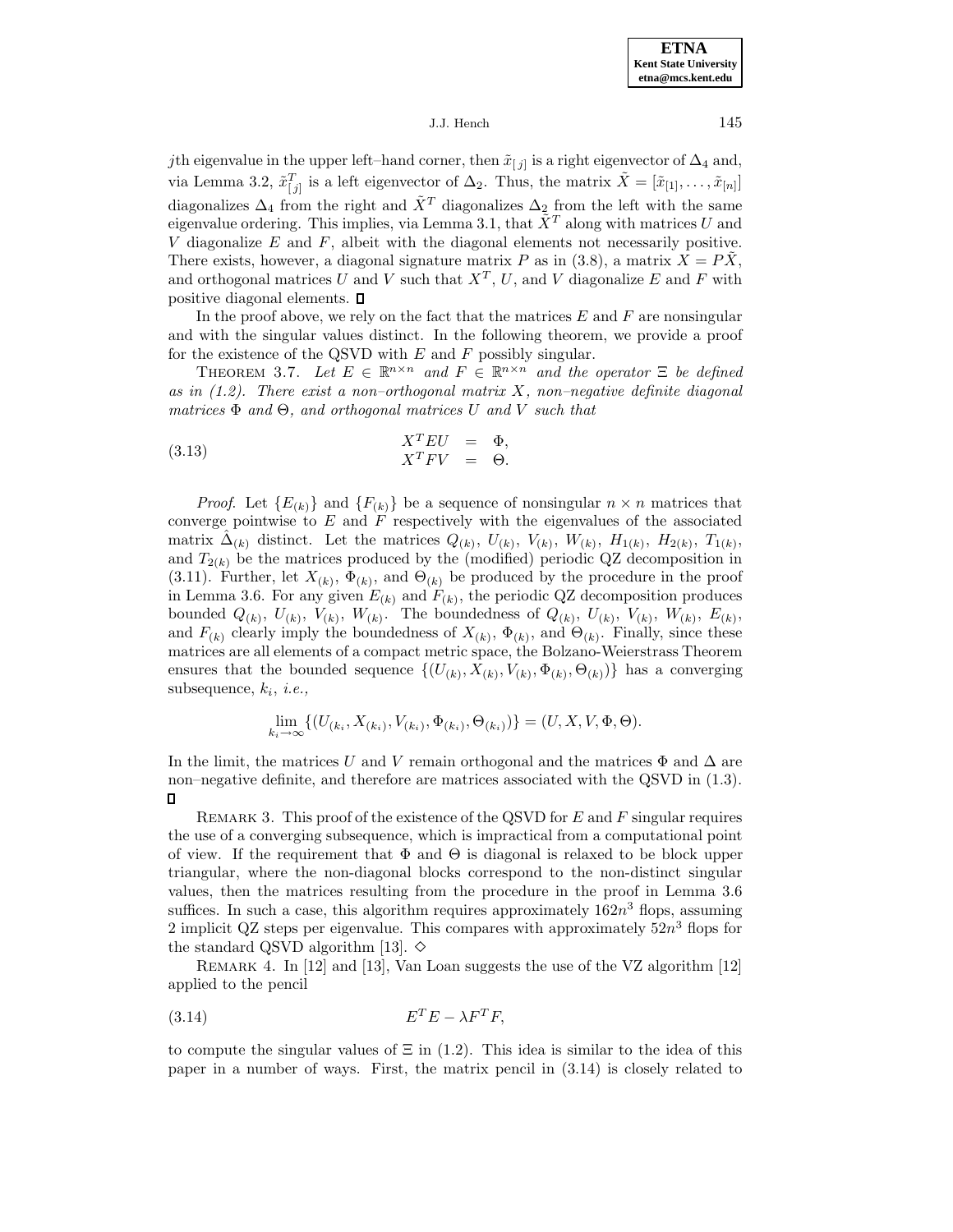the operator  $\Delta_4$ . Second, the VZ decomposition is nearly identical to the modified periodic QZ decomposition proposed in Lemma 3.5. To our knowledge, however, the eludication of the relationships between the eigenvectors of the operators  $\Delta_i$  and the matrices  $U, X$ , and  $V$  and the method of extracting the eigenvectors from the orthogonal matrices that comprise the modified QZ decomposition is novel to this paper.  $\diamond$ 

**4. Periodic Quotient Singular Value Decomposition.** In this section, we examine the operator  $\Pi_1: X_1 \to X_{p+1}, X_1 \subseteq \mathbb{R}^n$   $X_{p+1} \subseteq \mathbb{R}^n$ , where  $\Pi_1$  is defined by the equations

(4.1) 
$$
E_1 x_2 = F_1 x_1,
$$

$$
\vdots = \vdots
$$

$$
E_p x_{p+1} = F_p x_p,
$$

with  $E_i \in \mathbb{R}^{n \times n}$  and  $F_i \in \mathbb{R}^{n \times n}$ . In this section, we intend to show that it is possible to implicitly reduce the matrices comprising the operator  $\Pi_1$  to diagonal form as was the case for the non–periodic operator  $\Xi$  in (1.2). As in the previous section, we restrict our attention first to the case where the matrices  $E_i$  and  $F_i$  are nonsingular. Proceeding, we write definitions for the matrices  $\hat{\Gamma}_i$  for  $i = 1, \ldots, 4p$ , where the matrices  $\hat{\Gamma}_i$  are analogous to matrices  $\hat{\Delta}_i$  in the non–periodic case

$$
\hat{\Gamma}_1 = F_1^T \t E_1^{-T} F_2^T \t E_2^{-T} \t \cdots \t F_p^T E_p^{-T} E_p^{-1} F_p E_{p-1}^{-1} F_{p-1} \t \cdots \t E_1^{-1} F_1, \n\hat{\Gamma}_2 = F_1 \t F_1^T \t E_1^{-T} F_2^T \t \cdots \t F_p^T E_p^{-T} E_p^{-1} F_p E_{p-1}^{-1} F_{p-1} \t \cdots \t F_2 \t E_1^{-1}, \n\vdots \t \vdots \t \vdots \n\hat{\Gamma}_{4p} = E_1^{-T} F_2^T \t E_2^{-T} F_3^T \t \cdots \t F_p^T E_p^{-T} E_p^{-1} F_p E_{p-1}^{-1} F_{p-1} \t \cdots \t F_1 \t F_1^T.
$$

The matrices  $\hat{\Gamma}_i$ , defined as above, provide a mechanism by which the existence of a periodic QSVD may be proved.

LEMMA 4.1. Let  $\hat{\Gamma}_1, \hat{\Gamma}_2, \ldots, \hat{\Gamma}_{4p}$  be defined by (4.2), with  $E_i \in \mathbb{R}^{n \times n}$  and  $F_i \in$  $\mathbb{R}^{n \times n}$  nonsingular for  $i = 1, \ldots, p$ . There exist matrices  $M_i$  for  $i = 1, \ldots, 4p$  such that the following sets of relations hold:

(4.3)  

$$
S = M_1^{-1} \hat{\Gamma}_1 M_1,
$$

$$
= M_2^{-1} \hat{\Gamma}_2 M_2,
$$

$$
\vdots
$$

$$
= M_{4p}^{-1} \hat{\Gamma}_{4p} M_{4p},
$$

where S is real, diagonal, positive definite and

(4.4)  
\n
$$
D_1 = M_2^{-1}F M_1,
$$
\n
$$
D_2 = M_3^{-1}E^{-1} M_2,
$$
\n
$$
\vdots \qquad \vdots
$$
\n
$$
D_{4p-1} = M_{4p}^{-1}E^{-T} M_{4p-1},
$$
\n
$$
D_{4p} = M_1^{-1}F^{T} M_{4p}.
$$

where the matrices  $D_i$  are diagonal and positive definite.

*Proof.* The proof is trivial extension of the proof of Lemma 3.1, with  $F_1$  substituting for F in (3.4), and with the  $\Gamma_i$  playing the role of  $\hat{\Delta}_i$  throughout.  $\square$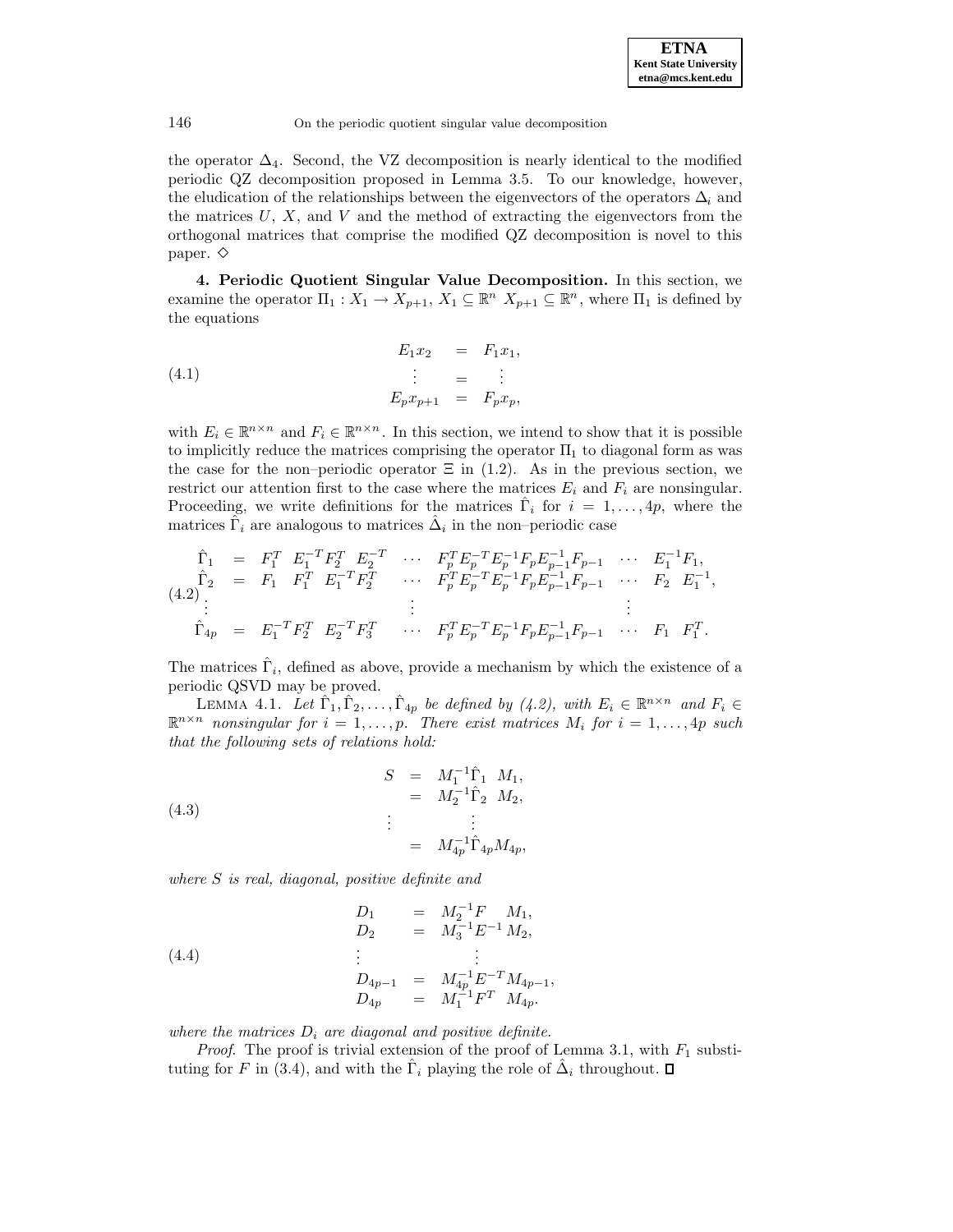**ETNA Kent State University etna@mcs.kent.edu**

J.J. Hench 147

Proceeding along the lines of the previous section, we generalize Lemma 3.2 to the periodic case.

LEMMA 4.2. Suppose  $M_r$  diagonalizes  $\hat{\Gamma}_r$  for  $r = 2, \ldots, 2p$  and  $r = 2p+2, \ldots, 4p$ , with the same eigenvalue ordering, as in (4.3). Then  $M_{4p-r+2}^{-T}$  diagonalizes  $\hat{\Gamma}_r$  for  $r = 2, ..., 2p$  and  $r = 2p + 2, ..., 4p$ . Further, if the eigenvalues of the matrices  $\hat{\Gamma}_i$  are distinct, then the matrices  $M_r$  and  $M_{4p-r+2}$  may be related by the equation

(4.5) 
$$
M_{4p-r+2}^{-T} = M_r L_r,
$$

with  $L_r$  diagonal.

Proof. The key element of the proof for Lemma 3.2 was the observation that  $\hat{\Delta}_2 = \hat{\Delta}_4^T$ . In the periodic case,  $\hat{\Gamma}_r = \hat{\Gamma}_{4p-r+2}^T$  for  $r = 2, \ldots, 2p$  and  $r = 2p+2, \ldots, 4p$ . The remainder of the proof follows from this observation.  $\square$ 

Next, we prove the existence of the periodic QSVD in the case where the matrices  $E_i$  and  $F_i$  are nonsingular.

THEOREM 4.3. Let the matrices  $E_i \in \mathbb{R}^{n \times n}$  and  $F_i \in \mathbb{R}^{n \times n}$  in (4.2) be nonsingular with the eigenvalues of the matrix  $\hat{\Gamma}_1$  distinct. There exist non-orthogonal matrices  $X_1,...,X_p$  and  $Y_2,...,Y_p$ , positive definite diagonal matrices  $\Phi_1,...,\Phi_p$  and  $\Theta_1,\ldots,\Theta_p$ , and orthogonal matrices U and V such that

(4.6)  
\n
$$
X_1^T E_1 Y_2 = \Phi_1 , X_1^T F_1 V = \Theta_1 ,
$$
\n
$$
X_2^T E_2 Y_3 = \Phi_2 , X_2^T F_2 Y_2 = \Theta_2 ,
$$
\n
$$
\vdots = \vdots , \qquad \vdots = \vdots
$$
\n
$$
X_{p-1}^T E_{p-1} Y_p = \Phi_{p-1} , X_{p-1}^T F_{p-1} Y_{p-1} = \Theta_{p-1} ,
$$
\n
$$
X_p^T E_p U = \Phi_p , X_p^T F_p Y_p = \Theta_p .
$$

Further, the constituent matrices of the periodic QSVD may be related to the matrices  $M_i$  in (4.3) and (4.4) which diagonalize the matrices  $\Gamma_i$  in the following way:

$$
X_1 = M_{4p}P_{4p} , \quad V = M_1, \nX_2 = M_{4p-2}P_{4p-2} , \quad Y_2 = M_{4p-1}P_{4p-1}, \nX_3 = M_{4p-4}P_{4p-4} , \quad Y_3 = M_{4p-3}P_{4p-3}, \n\vdots = \vdots , \quad \vdots = \qquad \vdots \nX_p = M_{2p+2}P_{2p+2} , \quad Y_p = M_{2p+3}P_{2p+3}, \n, U = M_{2p+1}, \n\uparrow \qquad M_{2p+1},
$$
\n
$$
X_1 = M_{2p+2}P_{2p+2} , \quad Y_p = M_{2p+1},
$$
\n
$$
X_p = M_{2p+1}P_{2p+3} , \quad Y_p = M_{2p+1},
$$
\n
$$
X_p = M_{2p+1}P_{2p+1} , \quad Y_p = M_{2p+1},
$$

$$
\begin{array}{rcl}\n\Phi_1 & = & P_{4p} M_{4p}^T E_1 M_{4p-1} P_{4p-1} \quad , \quad \Theta_1 & = & P_{4p} M_{4p}^T F_1 M_1, \\
\Phi_2 & = & P_{4p-2} M_{4p-2}^T E_2 M_{4p-3} P_{4p-3} \quad , \quad \Theta_2 & = & P_{4p-2} M_{4p-2}^T F_2 M_{4p-1} P_{4p-1}, \\
& \vdots & = & \vdots & \vdots & \vdots & = & \vdots \\
\Phi_{p-1} & = & P_{2p} M_{2p}^T E_{p-1} M_{2p+3} P_{2p+3} \quad , \Theta_{p-1} & = & P_{2p} M_{2p}^T F_{p-1} M_{2p+1}, \\
\Phi_p & = & P_{2p+2} M_{2p+2}^T E_p M_{2p+1} \quad , \quad \Theta_p & = & P_{2p+2} M_{2p+2}^T F_p M_{2p+3} P_{2p+3}.\n\end{array}
$$

where the matrices  $P_i$  are diagonal signature matrices as in (3.8).

Proof. The proof is a straightforward extension of the proof of Theorem 3.3. By the substitution of the results of Lemmas 4.1 we can assure that the matrix  $S$  in (4.3) and the matrices  $D_i$ 's (4.4) are diagonal and positive definite. Since  $\Gamma_1$  and  $\Gamma_{2p+1}$ are symmetric,  $M_1$  and  $M_{2p+1}$  may be chosen to be orthogonal. With  $M_1$  and  $M_{2p+1}$ orthogonal and  $S$  positive definite, Lemma 4.1 and Lemma 4.2 imply that there exist matrices  $P_i$  such that (4.7) holds, completing the proof.  $\square$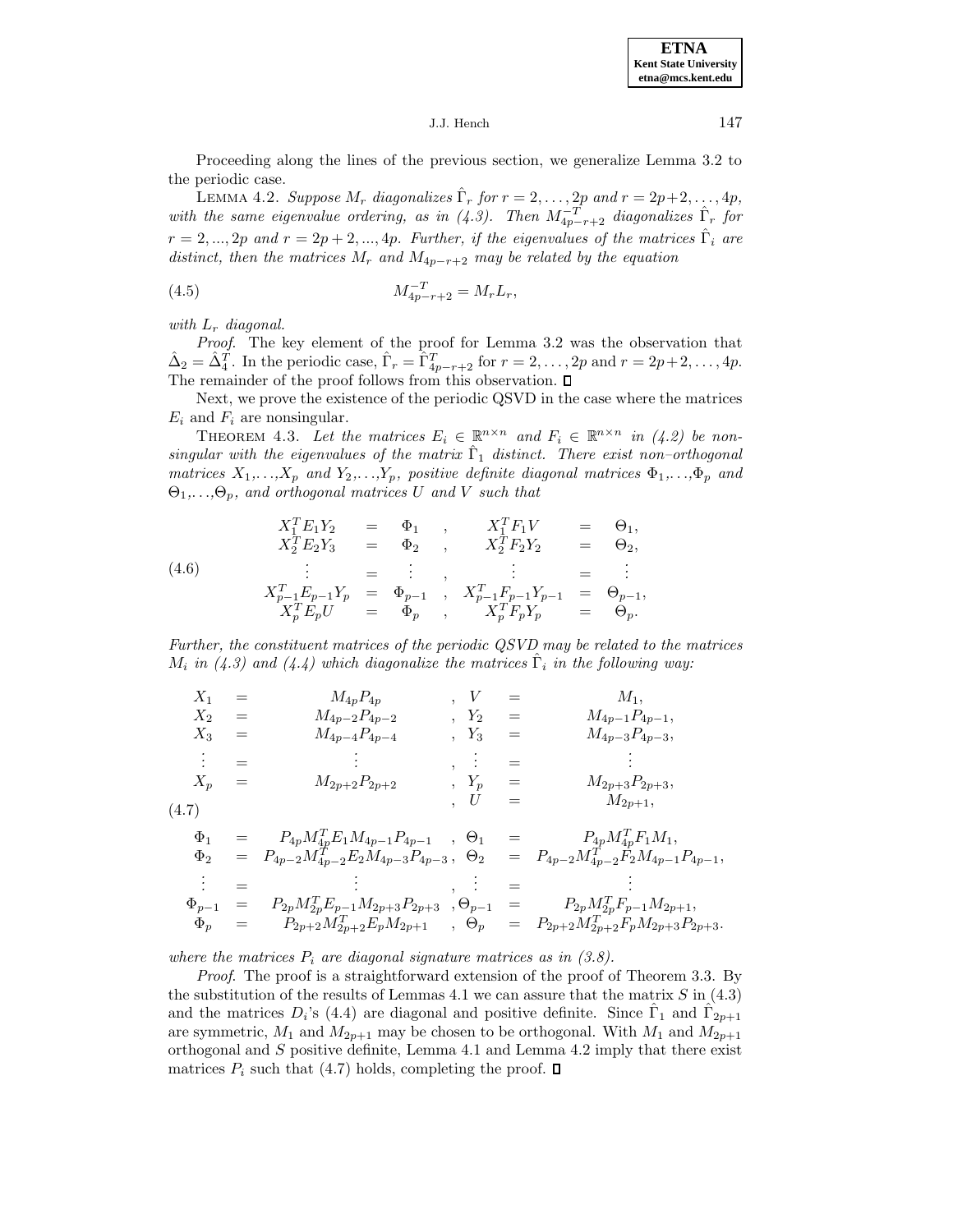As in the previous section, we show that the matrices in the periodic QSVD may be constructed from the matrices resulting from the periodic QZ decomposition of the matrices comprising a related operator  $\Gamma_1: X_1 \to X_{2p+2}, X_i \subseteq \mathbb{R}^n$  where  $\Gamma_1$  is defined by the equations

(4.8)  
\n
$$
E_1 x_2 = F_1 x_1,
$$
\n
$$
\vdots = \vdots
$$
\n
$$
E_p x_{p+1} = F_p x_p,
$$
\n
$$
E_p^T x_{p+2} = x_{p+1},
$$
\n
$$
E_{p-1}^T x_{p+3} = F_p^T x_{p+2},
$$
\n
$$
\vdots = \vdots
$$
\n
$$
E_1^T x_{2p+1} = F_2^T x_{2p},
$$
\n
$$
x_{2p+2} = F_1^T x_{2p+1}.
$$

To prove the existence of the periodic QSVD, it is necessary to generalize the lemmas and theorems of the previous section.

LEMMA 4.4. Let the operator  $\Gamma_1$  be defined as in (4.8). There exist orthogonal matrices  $Q_1, \ldots, Q_{2p-1}, W_2, \ldots, W_{2p}, U$  and V such that the matrices  $H_k$  and  $T_k$  are upper triangular

$$
Q_1^T E_1 W_2 = H_1 , Q_1^T F_1 V = T_1,
$$
  
\n
$$
\vdots , Q_p^T E_p U = H_p , Q_p^T F_p W_p = T_p,
$$
  
\n(4.9) 
$$
Q_{p+1}^T E_p^T W_{p+1} = H_{p+1} , Q_{p+1}^T F_p^T W_{p+1} = T_{p+2},
$$
  
\n
$$
\vdots , Q_{2p-1}^T E_1^T W_{2p} = H_{2p} , Q_{2p-1}^T F_2^T W_{2p-1} = T_{2p},
$$
  
\n
$$
\vdots , Q_{2p-1}^T E_1^T W_{2p} = H_{2p} , Q_{2p-1}^T F_1^T W_{2p} = T_{2p+1}.
$$

*Proof.* The proof is a trivial extension of that in Lemma 3.5.  $\square$ 

LEMMA 4.5. Let the operator  $\Gamma_1$  be defined as in (4.8), with the matrices  $E_i \in$  $\mathbb{R}^{n \times n}$  and  $F_i \in \mathbb{R}^{n \times n}$  nonsingular and with the eigenvalues of  $\Gamma_1$  distinct. The matrices  $X_i$ ,  $U_i$ ,  $V_i$ ,  $\Phi_i$ , and  $\Theta_i$  associated with the periodic QSVD in (4.6) may be computed via the (modified) QZ decomposition in (4.9).

*Proof.* The proof for the existence of the periodic QSVD with the matrices  $E_i$  and  $F_i$  nonsingular is an extension of Lemma 3.6, with the matrices  $X_k$  and  $Y_k$  constructed analogously. Lemma 4.4 ensures that there exist orthogonal matrices  $Q_1, \ldots, Q_{2p-1}$ , U, V, and  $W_2, \ldots, W_{2p}$  that diagonalize  $\Gamma_1$  with a particular eigenvalue ordering. Let  $\lambda_i$  be the eigenvalue of associated with the *i*th column of  $\overline{V}$ . Let the matrix  $V_{[j]}$  be the orthogonal matrix that results from interchanging the first column of V and the jth column. Since the operator  $\Gamma_1$  is diagonalized by the matrix  $\overline{V}$ ,  $V_{[j]}$ also diagonalizes the operator with the jth eigenvalue in the upper left–hand corner. Now, define the matrices  $Q_{\ell [j]}$ ,  $U_{\ell}$ , and  $W_{\ell [j]}$  as the matrices, along with  $V_{\ell}$ , that triangularize constituent matrices of  $\Gamma_1$  with the jth eigenvalue in the upper left–hand corner. Also define the vector  $\tilde{x}_{\ell [j]}$  to be the first column of  $W_{2p-\ell+1 [j]}$ . Via Lemma 4.2 and in analogy with Lemma 3.6,  $\tilde{x}_{\ell [j]}^T$  is a left eigenvector of the operator  $\Gamma_{4p-2\ell}$ . Similarly, define the vector  $\tilde{y}_{\ell}[j]$  to be the first vector of  $W_{\ell+\frac{1}{2}}[j]$ . The vector  $\tilde{y}_{\ell}[j]$  is a right eigenvector of the operator  $\Gamma_{2\ell-2}$ . Thus, the matrices  $X_\ell = [\tilde{x}_{\ell \, [1]},\ldots,\tilde{x}_{\ell \, [n]}]$  and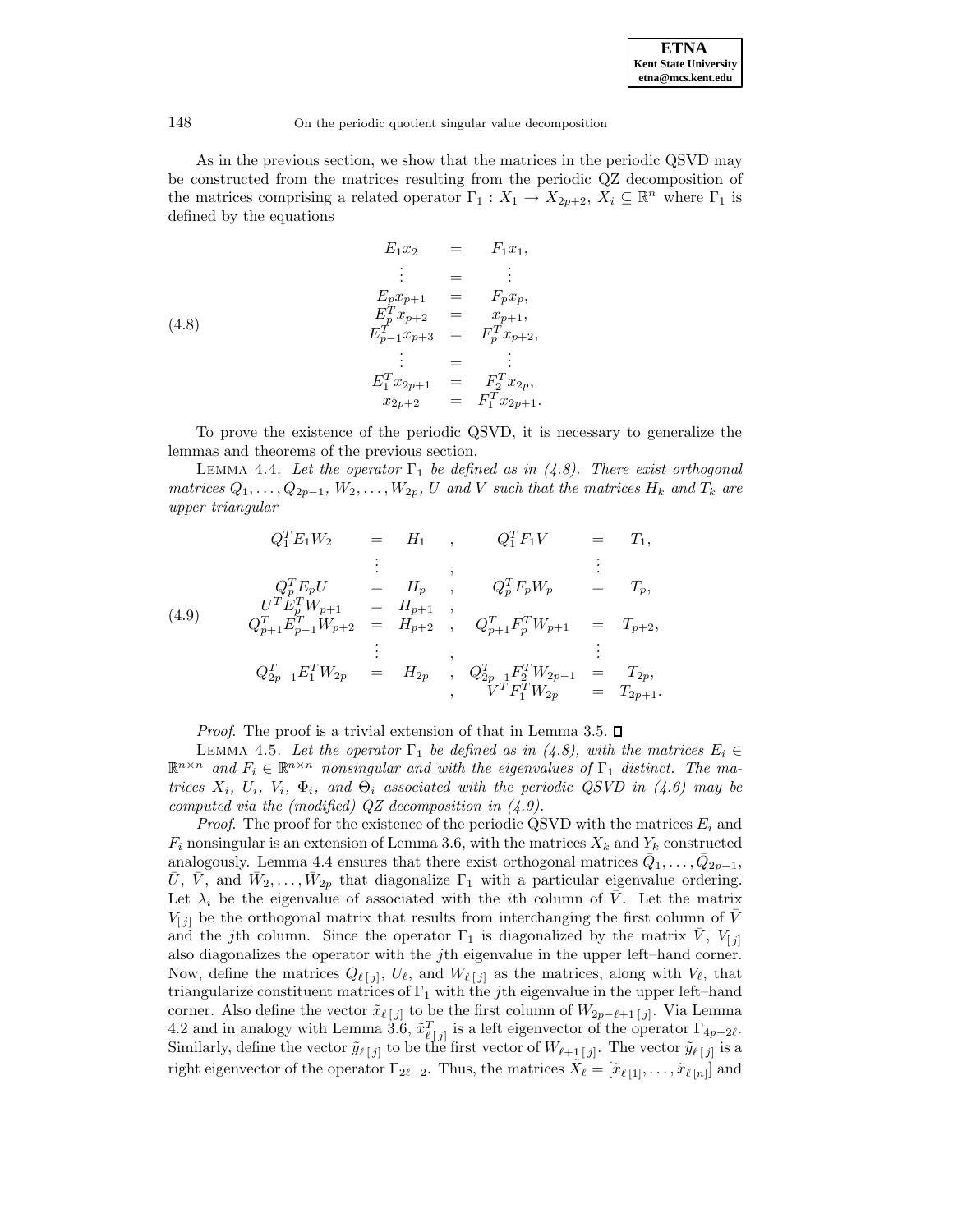$\tilde{Y}_\ell = [\tilde{y}_{\ell \, [1]},\ldots,\tilde{y}_{\ell \, [n]}]$  are matrices of eigenvectors of  $\Gamma_{4p-2\ell}$  and  $\Gamma_{2\ell-2}$ , respectively, and therefore diagonalize the constituent matrices of the operator  $\Gamma_1$  via Lemma 4.1, albeit with the diagonal elements not necessarily positive. There exists, however, diagonal signature matrices  $P_{x\ell}$  and  $P_{y\ell}$  as in (3.8) such that the matrices  $X_\ell = X_\ell P_{x\ell}$ and  $Y_\ell = \tilde{Y}_\ell P_{y\ell}$  diagonalize the constituent matrices of the operator  $\Gamma_1$  with the diagonalized matrices positive definite.  $\square$ 

Finally, Theorem 3.7 is generalized for the periodic case.

THEOREM 4.6. Let the operator  $\Pi$  be defined as in (4.1). There exist nonorthogonal matrices  $X_1, \ldots, X_p$  and  $Y_2, \ldots, Y_p$ , non-negative definite diagonal matrices  $\Phi_1,\ldots,\Phi_p$  and  $\Theta_1,\ldots,\Theta_p$ , and orthogonal matrices U and V such that the relations in  $(4.6)$  hold.

*Proof.* The proof is a trivial extension of Theorem 3.7.  $\square$ 

**5. Numerical Examples.** In this section we give some numerical examples to illustrate the points discussed in the previous sections.

**Example 1** Consider the operator  $\Xi$  defined by (1.2) where the matrices E and  ${\cal F}$  are

$$
E=\left[\begin{array}{cc}2&3\\4&5\end{array}\right]\quad,\quad F=\left[\begin{array}{cc}1&2\\3&4\end{array}\right].
$$

Since E is nonsingular, it is possible to write the map  $\Xi = \hat{\Xi}$  directly:

$$
\hat{\Xi} = \left[ \begin{array}{cc} 2 & 1 \\ -1 & 0 \end{array} \right].
$$

The singular value decomposition of  $\hat{\Xi} = \hat{U} \hat{\Sigma} \hat{V}^T$  where

$$
\hat{U} = \begin{bmatrix} 0.9239 & 0.3827 \\ -0.3827 & 0.9239 \end{bmatrix} , \quad \hat{\Sigma} = \begin{bmatrix} 2.4142 & 0.0000 \\ 0.0000 & 0.4142 \end{bmatrix},
$$
  
\n
$$
\hat{V} = \begin{bmatrix} 0.9239 & -0.3827 \\ 0.3827 & 0.9239 \end{bmatrix} .
$$

The matrices  $U, V, Q, W, H_i$ , and  $T_i$  that result from the periodic QZ decomposition of  $\Delta_1$  are:

 $U = \begin{bmatrix} 0.9239 & 0.3827 \ -0.3827 & 0.9239 \end{bmatrix}$  ,  $V = \begin{bmatrix} 0.9239 & -0.3827 \ 0.3827 & 0.9239 \end{bmatrix}$ ,  $Q = \begin{bmatrix} 0.3655 & 0.9308 \ 0.9308 & -0.3655 \end{bmatrix}$  ,  $W = \begin{bmatrix} -0.8669 & 0.4985 \ 0.4985 & 0.8669 \end{bmatrix}$ 

$$
H_1 = \begin{bmatrix} Q^T E U & H_2 = U^T E^T W \\ 1.9145 & 7.0174 \\ 0.0000 & 1.0446 \end{bmatrix} , \qquad H_2 = \begin{bmatrix} U^T E^T W \\ 0.2819 & 1.8937 \\ 0.0000 & 7.0947 \end{bmatrix},
$$

$$
T_1 = \begin{bmatrix} Q^T F V \\ 4.6221 & 2.9067 \\ 0.0000 & 0.4327 \end{bmatrix} , \qquad T_3 = \begin{bmatrix} V^T F^T W \\ 0.6806 & 4.5717 \\ 0.0000 & 2.9387 \end{bmatrix}.
$$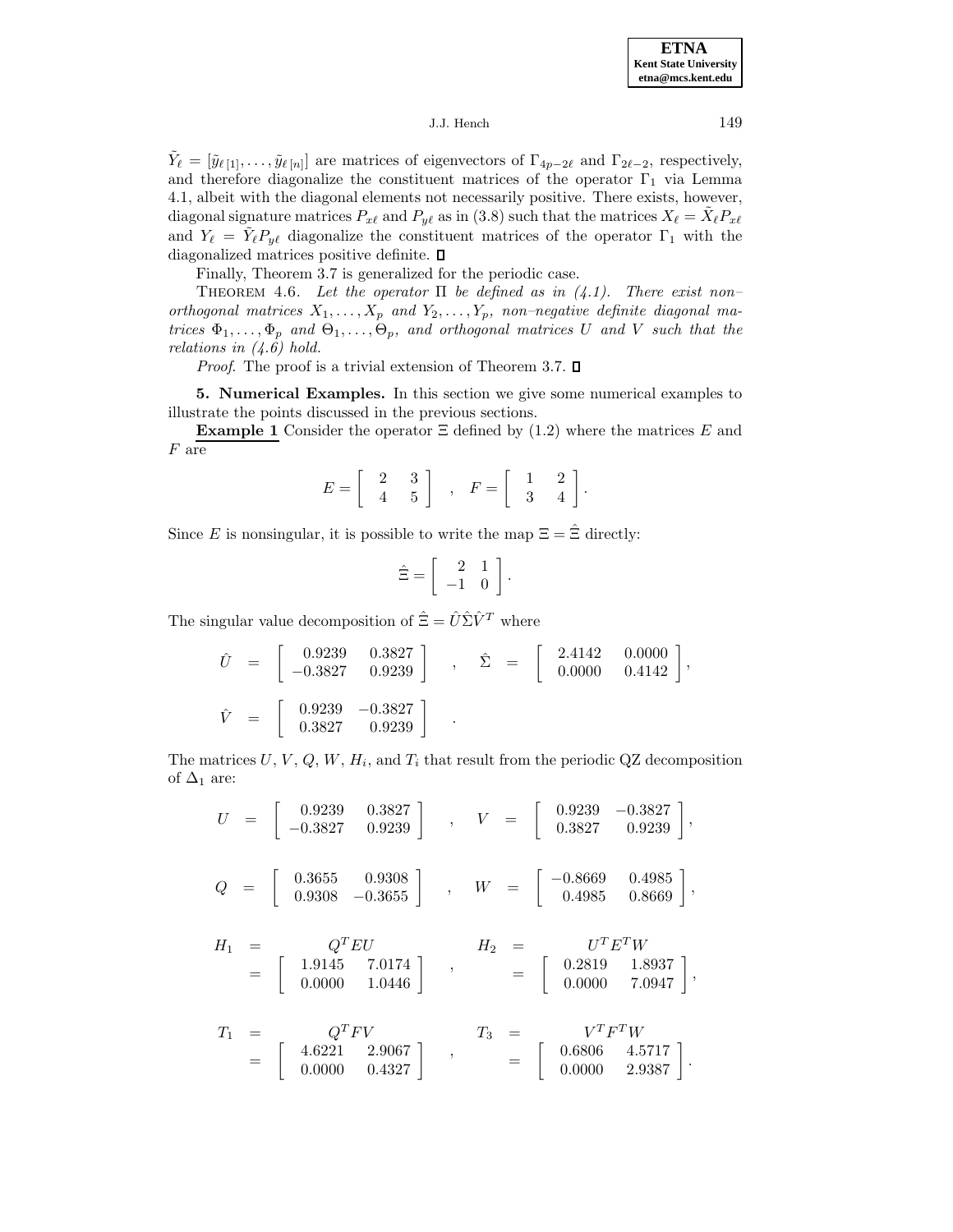| <b>ETNA</b>                  |  |  |  |
|------------------------------|--|--|--|
| <b>Kent State University</b> |  |  |  |
| etna@mcs.kent.edu            |  |  |  |

With a two by two system, it is possible to construct  $X = [x_1, x_2]$  directly from Q and  $W\!$  :

$$
\begin{array}{rcl}\nx_1 &=& w_1, \\
x_2 &=& q_2,\n\end{array}
$$

yielding

$$
X \quad = \quad \left[ \begin{array}{cc} -0.8669 & 0.9308 \\ 0.4985 & -0.3655 \end{array} \right].
$$

Computing  $\Phi$  and  $\Theta$  yields

$$
\begin{array}{rcl}\n\Phi & = & X^T E U \\
& = & \left[ \begin{array}{cc} 0.2819 & 0.0000 \\ 0.0000 & 1.0446 \end{array} \right] \end{array} , \qquad \begin{array}{rcl}\n\Theta & = & X^T F V \\
& = & \left[ \begin{array}{cc} 0.6806 & 0.0000 \\ 0.0000 & 0.4327 \end{array} \right].\n\end{array}
$$

The product  $\Sigma_{\phi\theta} = \Phi^{-1}\Theta$  is

$$
\Sigma_{\phi\theta} = \begin{bmatrix} 2.4142 & 0.0000 \\ 0.0000 & 0.4142 \end{bmatrix},
$$

which is equal to  $\hat{\Sigma}$ , as expected.

**Example 2** Consider again the operator Ξ where

$$
E = \left[ \begin{array}{cc} 2 & 3 \\ 4 & 6 \end{array} \right] , F = \left[ \begin{array}{cc} 1 & 2 \\ 3 & 6 \end{array} \right].
$$

Since E is singular it is not possible to write the map  $\hat{\Xi}$  directly. However, it is possible to compute the QSVD of the system. The matrices  $U, V, Q, W, H_i$ , and  $T_i$ that result from the periodic QZ decomposition of  $\Delta$  are:

$$
U = \begin{bmatrix} 0.8321 & -0.5547 \\ -0.5547 & -0.8321 \end{bmatrix} , \quad V = \begin{bmatrix} -0.4472 & -0.8944 \\ -0.8944 & 0.4472 \end{bmatrix} ,
$$
  
\n
$$
Q = \begin{bmatrix} -0.3162 & -0.9487 \\ -0.9487 & 0.3162 \end{bmatrix} , \quad W = \begin{bmatrix} 0.8944 & -0.4472 \\ -0.4472 & -0.8944 \end{bmatrix} ,
$$
  
\n
$$
H_1 = \begin{bmatrix} Q^T EU & H_2 = U^T E^T W \\ 0.0000 & 1.1402 \end{bmatrix} , \quad H_2 = \begin{bmatrix} 0.0000 & 0.0000 \\ 0.0000 & 8.0623 \end{bmatrix} ,
$$
  
\n
$$
T_1 = \begin{bmatrix} Q^T F V & T_3 = V^T F^T W \\ 0.0000 & 0.0000 \\ 0.0000 & 0.0000 \end{bmatrix} , \quad T_3 = \begin{bmatrix} 1.0000 & 7.0000 \\ 0.0000 & 0.0000 \\ 0.0000 & 0.0000 \end{bmatrix} .
$$

$$
= \begin{bmatrix} 7.0711 & 0.0000 \\ 0.0000 & 0.0000 \end{bmatrix} , \qquad = \begin{bmatrix} 1.0000 & 7.0000 \\ 0.0000 & 0.0000 \end{bmatrix}
$$

As before, we construct  $X = [x_1, x_2]$  directly from Q and W:

$$
\begin{array}{rcl}\nx_1 &=& w_1, \\
x_2 &=& q_2,\n\end{array}
$$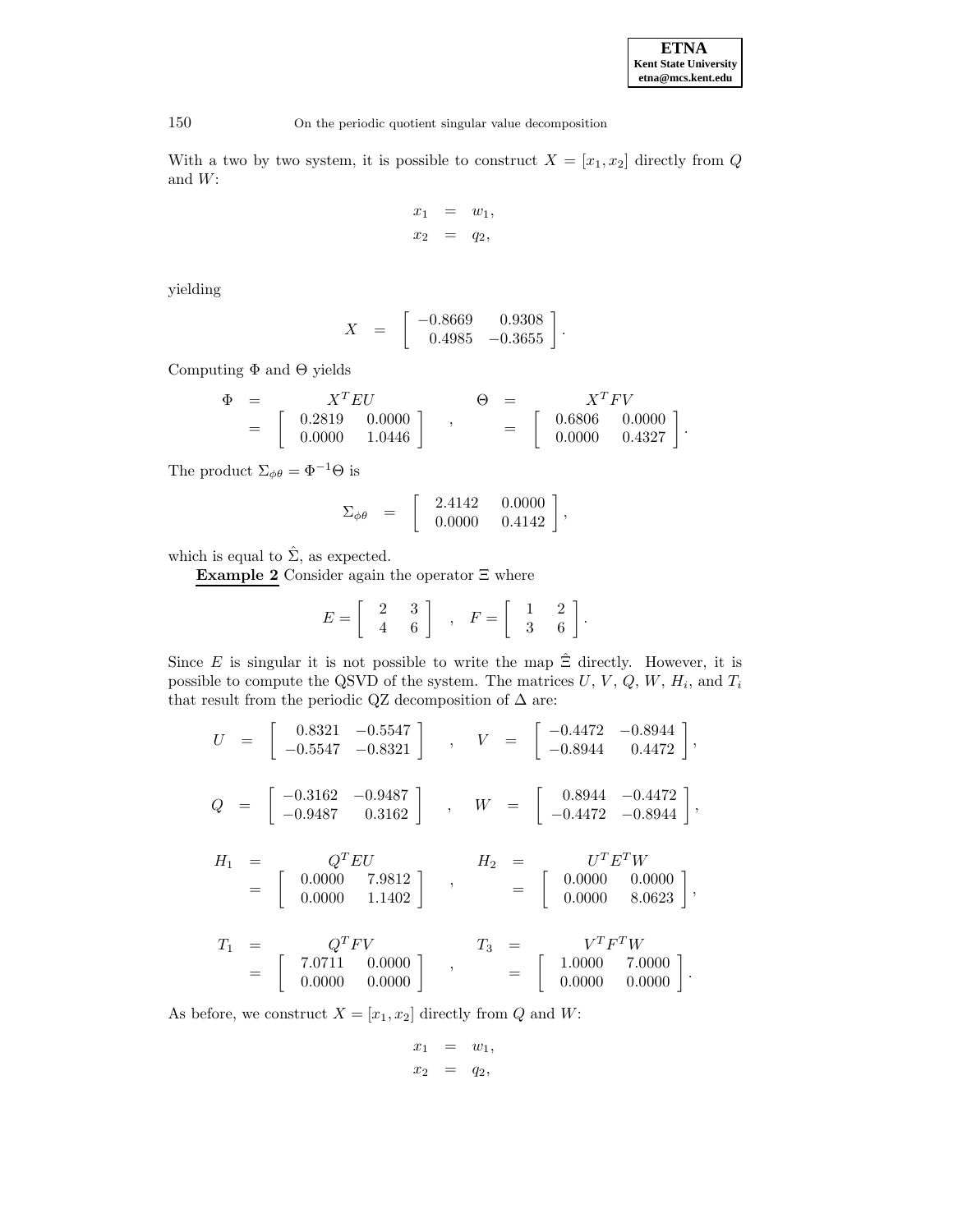making

$$
X \hspace{.2cm} = \hspace{.2cm} \left[ \begin{array}{rr} \hspace{-0.0cm}0.8944 & -0.9487 \\ -0.4472 & \hspace{-0.06cm}0.3162 \end{array}\right]
$$

.

Computing  $\Phi$  and  $\Theta$  yields

$$
\begin{array}{rcl}\n\Phi & = & X^T E U \\
& = & \left[ \begin{array}{cc} 0.0000 & 0.0000 \\ 0.0000 & 1.1402 \end{array} \right] \end{array} , \qquad \begin{array}{rcl}\n\Theta & = & X^T F V \\
& = & \left[ \begin{array}{cc} 1.0000 & 0.0000 \\ 0.0000 & 0.0000 \end{array} \right].\n\end{array}
$$

Note that the system has an infinite and a zero singular value, and no enomorphic eigenvalues.

**Example 3** Consider the operator  $\Pi$  in (4.1) defined by matrices  $E_i$  and  $F_i$  where

$$
E_1 = \begin{bmatrix} 1 & 2 \\ 3 & 4 \end{bmatrix} , F_1 = \begin{bmatrix} 2 & 3 \\ 4 & 5 \end{bmatrix} ,
$$
  

$$
E_2 = \begin{bmatrix} 1 & 2 \\ 3 & 5 \end{bmatrix} , F_2 = \begin{bmatrix} 2 & 3 \\ 5 & 8 \end{bmatrix} .
$$

Since the matrices  $E_i$  are nonsingular, it is possible to write the map  $\hat{\Pi}$  directly:

$$
\hat{\Pi} = \left[ \begin{array}{cc} 1 & 2 \\ 1 & 1 \end{array} \right].
$$

The singular value decomposition of  $\hat{\Pi}=\hat{U}\hat{\Sigma}\hat{V}^T$  where

$$
\begin{aligned}\n\hat{U} &= \begin{bmatrix} 0.8507 & 0.5257 \\ 0.5257 & -0.8507 \end{bmatrix} , \quad \hat{\Sigma} &= \begin{bmatrix} 2.6180 & 0.0000 \\ 0.0000 & 0.3820 \end{bmatrix}, \\
\hat{V} &= \begin{bmatrix} 0.5257 & -0.8507 \\ 0.8507 & 0.5257 \end{bmatrix}.\n\end{aligned}
$$

The matrices  $U, V, Q_k, W_k, H_k$  and  $T_k$  that result from the periodic QZ decomposition of the pencil of  $\Gamma$  are:

$$
U = \begin{bmatrix} 0.8507 & 0.5257 \\ 0.5257 & -0.8507 \end{bmatrix} , V = \begin{bmatrix} 0.5257 & -0.8507 \\ 0.8507 & 0.5257 \end{bmatrix} ,
$$
  
\n
$$
Q_1 = \begin{bmatrix} 0.4932 & 0.8699 \\ 0.8699 & -0.4932 \end{bmatrix} , Q_2 = \begin{bmatrix} 0.3447 & -0.9387 \\ 0.9387 & 0.3447 \end{bmatrix} ,
$$
  
\n
$$
Q_3 = \begin{bmatrix} 0.3568 & -0.9342 \\ 0.9342 & 0.3568 \end{bmatrix} , W_2 = \begin{bmatrix} -0.3568 & -0.9342 \\ 0.9342 & -0.3568 \end{bmatrix} ,
$$
  
\n
$$
W_3 = \begin{bmatrix} -0.9156 & -0.4022 \\ 0.4022 & -0.9156 \end{bmatrix} , W_4 = \begin{bmatrix} 0.9874 & -0.1583 \\ -0.1583 & -0.9874 \end{bmatrix} ,
$$
  
\n
$$
H_1 = \begin{bmatrix} Q_1^T E_1 W_2 \\ 0.0000 & 0.6526 \end{bmatrix} , H_2 = \begin{bmatrix} 5.5188 & -2.9173 \\ 0.0000 & 0.1812 \end{bmatrix} ,
$$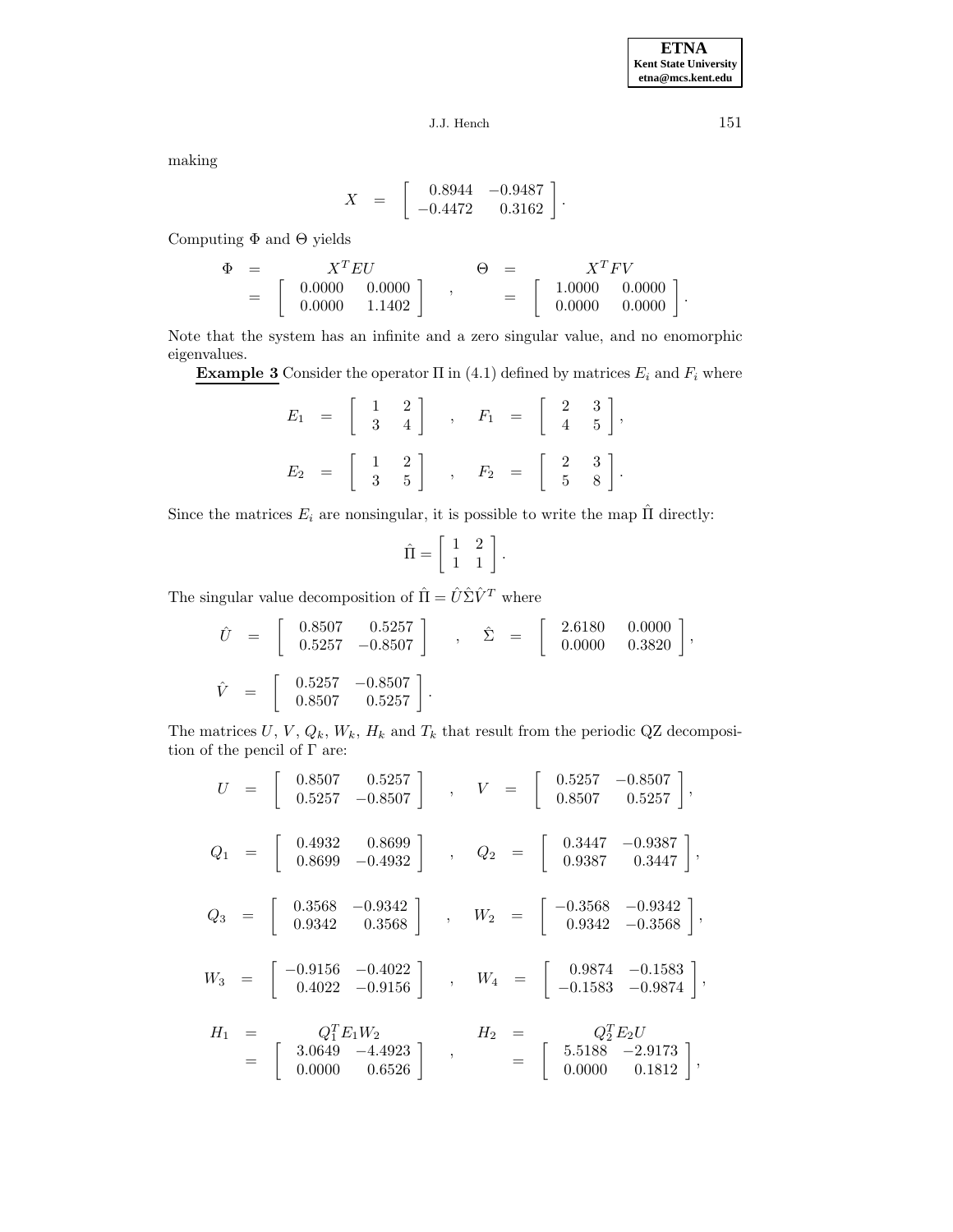**ETNA Kent State University etna@mcs.kent.edu**

.

152 On the periodic quotient singular value decomposition

$$
\begin{array}{rclcrcl} H_3&=&U^TE_2^TW_3\\ &=&\left[ \begin{array}{ccc} 0.3421 & -5.5081\\ 0.0000 & 2.9229 \end{array} \right] & , & & H_4&=&Q_3^TE_1^TW_4\\ &=&\left[ \begin{array}{ccc} 1.4360 & -5.0988\\ 0.0000 & 1.3928 \end{array} \right], \end{array}
$$

$$
T_1 = \begin{bmatrix} Q_1^T F_1 V & T_2 = \begin{bmatrix} Q_2^T F_2 W_2 \\ 7.3065 & -0.7345 \\ 0.0000 & 0.2737 \end{bmatrix} \end{bmatrix}, \qquad T_2 = \begin{bmatrix} Q_2^T F_2 W_2 \\ 6.0606 & -8.0772 \\ 0.0000 & 0.1650 \end{bmatrix},
$$

$$
T_4 = \begin{bmatrix} Q_3^T F_2^T W_3 \\ 0.5041 & -9.8899 \\ 0.0000 & 1.9838 \end{bmatrix} , \qquad T_5 = \begin{bmatrix} V^T F_1^T W_4 \\ 2.5516 & -6.8465 \\ 0.0000 & 0.7838 \end{bmatrix}.
$$

With a two by two system, it is possible to construct  $X_1 = [x_{11}, x_{12}], X_2 =$  $[x_{21}, x_{22}]$ , and  $Y_2 = [y_{21}, y_{22}]$  directly from the  $Q_k$ 's and  $W_k$ 's:

$$
x_{11} = w_{41},
$$
  
\n
$$
x_{12} = q_{12},
$$
  
\n
$$
x_{21} = w_{31},
$$
  
\n
$$
x_{22} = q_{22},
$$
  
\n
$$
y_{11} = w_{21},
$$
  
\n
$$
y_{12} = q_{32}.
$$

yielding

$$
X_1 = \begin{bmatrix} 0.9874 & 0.8699 \\ -0.1583 & -0.4932 \end{bmatrix} , X_2 = \begin{bmatrix} -0.9156 & -0.9387 \\ 0.4022 & 0.3447 \end{bmatrix},
$$

and

$$
Y_2 = \begin{bmatrix} -0.3568 & -0.9342 \\ 0.9342 & 0.3568 \end{bmatrix}.
$$

Computing  $\Phi_1$ ,  $\Phi_2$ ,  $\Theta_1$ , and  $\Theta_2$  yields

$$
\begin{array}{rcl}\n\Phi_1 & = & X_1^T E_1 Y_2 \\
 & = & \left[ \begin{array}{cc} 1.0703 & 0.0000 \\ 0.0000 & 0.4864 \end{array} \right] \end{array} ,\n\qquad\n\begin{array}{rcl}\n\Theta_1 & = & X_1^T F_1 V \\
 & = & \left[ \begin{array}{cc} 2.5516 & 0.0000 \\ 0.0000 & 0.2737 \end{array} \right],\n\end{array}
$$

$$
\begin{array}{rcl}\n\Phi_2 & = & X_2^T E_2 U \\
 & = & \left[ \begin{array}{ccc} 0.3421 & 0.0000 \\ 0.0000 & 0.1812 \end{array} \right] \end{array} ,\n\qquad\n\begin{array}{rcl}\n\Theta_2 & = & X_2^T F_2 Y_2 \\
 & = & \left[ \begin{array}{ccc} 0.3757 & 0.0000 \\ 0.0000 & 0.1230 \end{array} \right]\n\end{array}
$$

The product  $\Sigma_{\phi\theta} = \Phi_2^{-1} \Theta_2 \Phi_1^{-1} \Theta_1$  is

$$
\Sigma_{\phi\theta} = \begin{bmatrix} 2.6180 & 0.0000 \\ 0.0000 & 0.3820 \end{bmatrix},
$$

which is equal to  $\hat{\Sigma}$ , as expected.